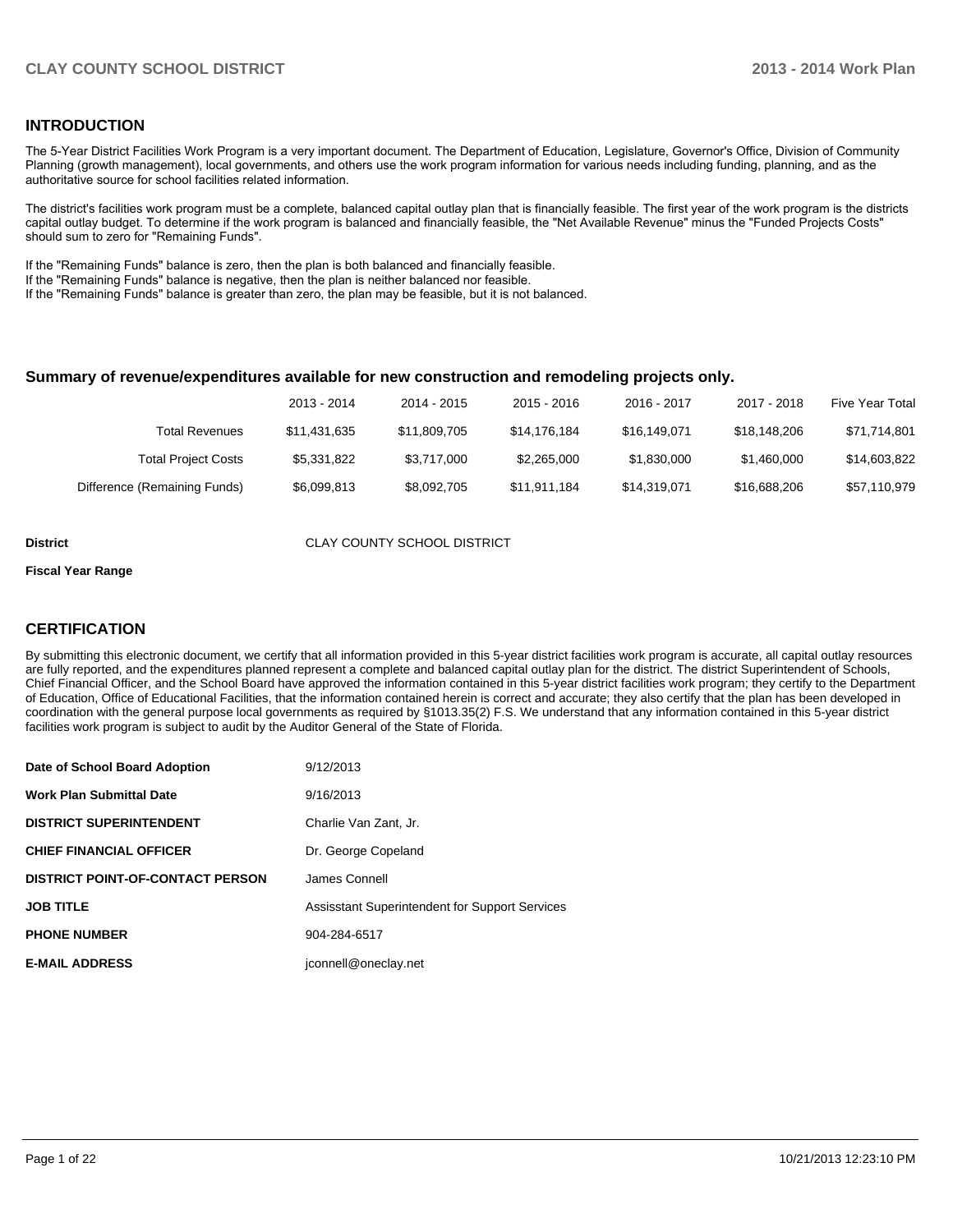# **Expenditures**

#### **Expenditure for Maintenance, Repair and Renovation from 1.50-Mills and PECO**

Annually, prior to the adoption of the district school budget, each school board must prepare a tentative district facilities work program that includes a schedule of major repair and renovation projects necessary to maintain the educational and ancillary facilities of the district.

|                | <b>Item</b>                                                                                                                                                                                                                                                                                                                                                                                                                                                                                                                                                                                                                                                                                                                                                                                                                                                                                                                                                                                                                                            | 2013 - 2014<br><b>Actual Budget</b> | 2014 - 2015<br>Projected | 2015 - 2016<br>Projected | 2016 - 2017<br>Projected | 2017 - 2018<br>Projected | Total       |
|----------------|--------------------------------------------------------------------------------------------------------------------------------------------------------------------------------------------------------------------------------------------------------------------------------------------------------------------------------------------------------------------------------------------------------------------------------------------------------------------------------------------------------------------------------------------------------------------------------------------------------------------------------------------------------------------------------------------------------------------------------------------------------------------------------------------------------------------------------------------------------------------------------------------------------------------------------------------------------------------------------------------------------------------------------------------------------|-------------------------------------|--------------------------|--------------------------|--------------------------|--------------------------|-------------|
| <b>IHVAC</b>   |                                                                                                                                                                                                                                                                                                                                                                                                                                                                                                                                                                                                                                                                                                                                                                                                                                                                                                                                                                                                                                                        | \$180,000                           | \$200,000                | \$210.000                | \$225,000                | \$200,000                | \$1,015,000 |
| Locations:     | ARGYLE ELEMENTARY, CHARLES E BENNETT ELEMENTARY, CLAY HIGH SCHOOL, CLAY HILL ELEMENTARY, COPPERGATE<br>ELEMENTARY, DOCTORS INLET ELEMENTARY, FLEMING ISLAND ELEMENTARY, FLEMING ISLAND SENIOR HIGH, GREEN COVE<br>SPRINGS JUNIOR HIGH, GROVE PARK ELEMENTARY, J L WILKINSON ELEMENTARY, JACK L WILKINSON JUNIOR HIGH, KEYSTONE<br>HEIGHTS ELEMENTARY, KEYSTONE HEIGHTS JUNIOR/SENIOR HIGH, LAKE ASBURY ELEMENTARY, LAKE ASBURY JUNIOR HIGH,<br>LAKESIDE ELEMENTARY, LAKESIDE JUNIOR HIGH, MCRAE ELEMENTARY, MIDDLEBURG ELEMENTARY, MIDDLEBURG SENIOR<br>HIGH, MONTCLAIR ELEMENTARY, OAKLEAF SCHOOL, OAKLEAF VILLAGE ELEMENTARY, ORANGE PARK ELEMENTARY, ORANGE<br>PARK JUNIOR HIGH, ORANGE PARK SENIOR HIGH, PLANTATION OAKS ELEMENTARY, R C BANNERMAN LEARNING RESOURCE<br>CENTER, RIDEOUT ELEMENTARY, RIDGEVIEW ELEMENTARY, RIDGEVIEW SENIOR HIGH, ROBERT M PATERSON ELEMENTARY, S<br>BRYAN JENNINGS ELEMENTARY, SHADOWLAWN ELEMENTARY, SWIMMING PEN CREEK ELEMENTARY, THUNDERBOLT<br>ELEMENTARY, TYNES ELEMENTARY, W E CHERRY ELEMENTARY            |                                     |                          |                          |                          |                          |             |
| Flooring       |                                                                                                                                                                                                                                                                                                                                                                                                                                                                                                                                                                                                                                                                                                                                                                                                                                                                                                                                                                                                                                                        | \$50,000                            | \$150.000                | \$215,000                | \$250,000                | \$265,000                | \$930,000   |
|                | Locations: ARGYLE ELEMENTARY, CHARLES E BENNETT ELEMENTARY, CLAY HIGH SCHOOL, CLAY HILL ELEMENTARY, COPPERGATE<br>ELEMENTARY, DOCTORS INLET ELEMENTARY, FLEMING ISLAND ELEMENTARY, FLEMING ISLAND SENIOR HIGH, GREEN COVE<br>SPRINGS JUNIOR HIGH, GROVE PARK ELEMENTARY, J L WILKINSON ELEMENTARY, JACK L WILKINSON JUNIOR HIGH, KEYSTONE<br>HEIGHTS ELEMENTARY, KEYSTONE HEIGHTS JUNIOR/SENIOR HIGH, LAKE ASBURY ELEMENTARY, LAKE ASBURY JUNIOR HIGH,<br>LAKESIDE ELEMENTARY, LAKESIDE JUNIOR HIGH, MCRAE ELEMENTARY, MIDDLEBURG ELEMENTARY, MIDDLEBURG SENIOR<br>HIGH. MONTCLAIR ELEMENTARY. OAKLEAF SCHOOL. OAKLEAF VILLAGE ELEMENTARY. ORANGE PARK ELEMENTARY. ORANGE<br>PARK JUNIOR HIGH, ORANGE PARK SENIOR HIGH, PLANTATION OAKS ELEMENTARY, R C BANNERMAN LEARNING RESOURCE<br>CENTER, RIDEOUT ELEMENTARY, RIDGEVIEW ELEMENTARY, RIDGEVIEW SENIOR HIGH, ROBERT M PATERSON ELEMENTARY, S<br>BRYAN JENNINGS ELEMENTARY, SHADOWLAWN ELEMENTARY, SWIMMING PEN CREEK ELEMENTARY, THUNDERBOLT<br>ELEMENTARY, TYNES ELEMENTARY, W E CHERRY ELEMENTARY |                                     |                          |                          |                          |                          |             |
| Roofing        |                                                                                                                                                                                                                                                                                                                                                                                                                                                                                                                                                                                                                                                                                                                                                                                                                                                                                                                                                                                                                                                        | \$20,000                            | \$50,000                 | \$50,000                 | \$55,000                 | \$30,000                 | \$205,000   |
| Locations:     | CHARLES E BENNETT ELEMENTARY, CLAY HIGH SCHOOL, CLAY HILL ELEMENTARY, CLAY SUPERINTENDENT'S OFFICE,<br>DOCTORS INLET ELEMENTARY, FLEMING ISLAND ELEMENTARY, FLEMING ISLAND SENIOR HIGH, GREEN COVE SPRINGS JUNIOR<br>HIGH, GROVE PARK ELEMENTARY, J L WILKINSON ELEMENTARY, JACK L WILKINSON JUNIOR HIGH, LAKE ASBURY ELEMENTARY,<br>LAKE ASBURY JUNIOR HIGH, LAKESIDE ELEMENTARY, LAKESIDE JUNIOR HIGH, MCRAE ELEMENTARY, MIDDLEBURG<br><b>ELEMENTARY</b>                                                                                                                                                                                                                                                                                                                                                                                                                                                                                                                                                                                             |                                     |                          |                          |                          |                          |             |
| Safety to Life |                                                                                                                                                                                                                                                                                                                                                                                                                                                                                                                                                                                                                                                                                                                                                                                                                                                                                                                                                                                                                                                        | SO <sub>2</sub>                     | \$127,000                | \$150,000                | \$165,000                | \$0                      | \$442,000   |
| Locations:     | ARGYLE ELEMENTARY, CHARLES E BENNETT ELEMENTARY, CLAY HIGH SCHOOL, CLAY HILL ELEMENTARY, COPPERGATE<br>ELEMENTARY, DOCTORS INLET ELEMENTARY, FLEMING ISLAND ELEMENTARY, FLEMING ISLAND SENIOR HIGH, GREEN COVE<br>SPRINGS JUNIOR HIGH, GROVE PARK ELEMENTARY, J L WILKINSON ELEMENTARY, JACK L WILKINSON JUNIOR HIGH, KEYSTONE<br>HEIGHTS ELEMENTARY, KEYSTONE HEIGHTS JUNIOR/SENIOR HIGH, LAKE ASBURY ELEMENTARY, LAKE ASBURY JUNIOR HIGH,<br>LAKESIDE ELEMENTARY. LAKESIDE JUNIOR HIGH. MCRAE ELEMENTARY. MIDDLEBURG ELEMENTARY. MIDDLEBURG SENIOR<br>HIGH, MONTCLAIR ELEMENTARY, OAKLEAF SCHOOL, OAKLEAF VILLAGE ELEMENTARY, ORANGE PARK ELEMENTARY, ORANGE<br>PARK JUNIOR HIGH, ORANGE PARK SENIOR HIGH, PLANTATION OAKS ELEMENTARY, R C BANNERMAN LEARNING RESOURCE<br>CENTER, RIDEOUT ELEMENTARY, RIDGEVIEW ELEMENTARY, RIDGEVIEW SENIOR HIGH, ROBERT M PATERSON ELEMENTARY, S<br>BRYAN JENNINGS ELEMENTARY, SHADOWLAWN ELEMENTARY, SWIMMING PEN CREEK ELEMENTARY, THUNDERBOLT<br>ELEMENTARY, TYNES ELEMENTARY, W E CHERRY ELEMENTARY            |                                     |                          |                          |                          |                          |             |
| Fencing        |                                                                                                                                                                                                                                                                                                                                                                                                                                                                                                                                                                                                                                                                                                                                                                                                                                                                                                                                                                                                                                                        | \$5.000                             | \$10,000                 | \$10,000                 | \$10,000                 | \$12,000                 | \$47,000    |
| Locations:     | CLAY HIGH SCHOOL, DOCTORS INLET ELEMENTARY, FLEMING ISLAND ELEMENTARY, J L WILKINSON ELEMENTARY, MCRAE<br>ELEMENTARY, MIDDLEBURG ELEMENTARY, ORANGE PARK JUNIOR HIGH, ORANGE PARK SENIOR HIGH                                                                                                                                                                                                                                                                                                                                                                                                                                                                                                                                                                                                                                                                                                                                                                                                                                                          |                                     |                          |                          |                          |                          |             |
| Parking        |                                                                                                                                                                                                                                                                                                                                                                                                                                                                                                                                                                                                                                                                                                                                                                                                                                                                                                                                                                                                                                                        | \$50,000                            | \$75,000                 | \$85,000                 | \$90,000                 | \$95,000                 | \$395,000   |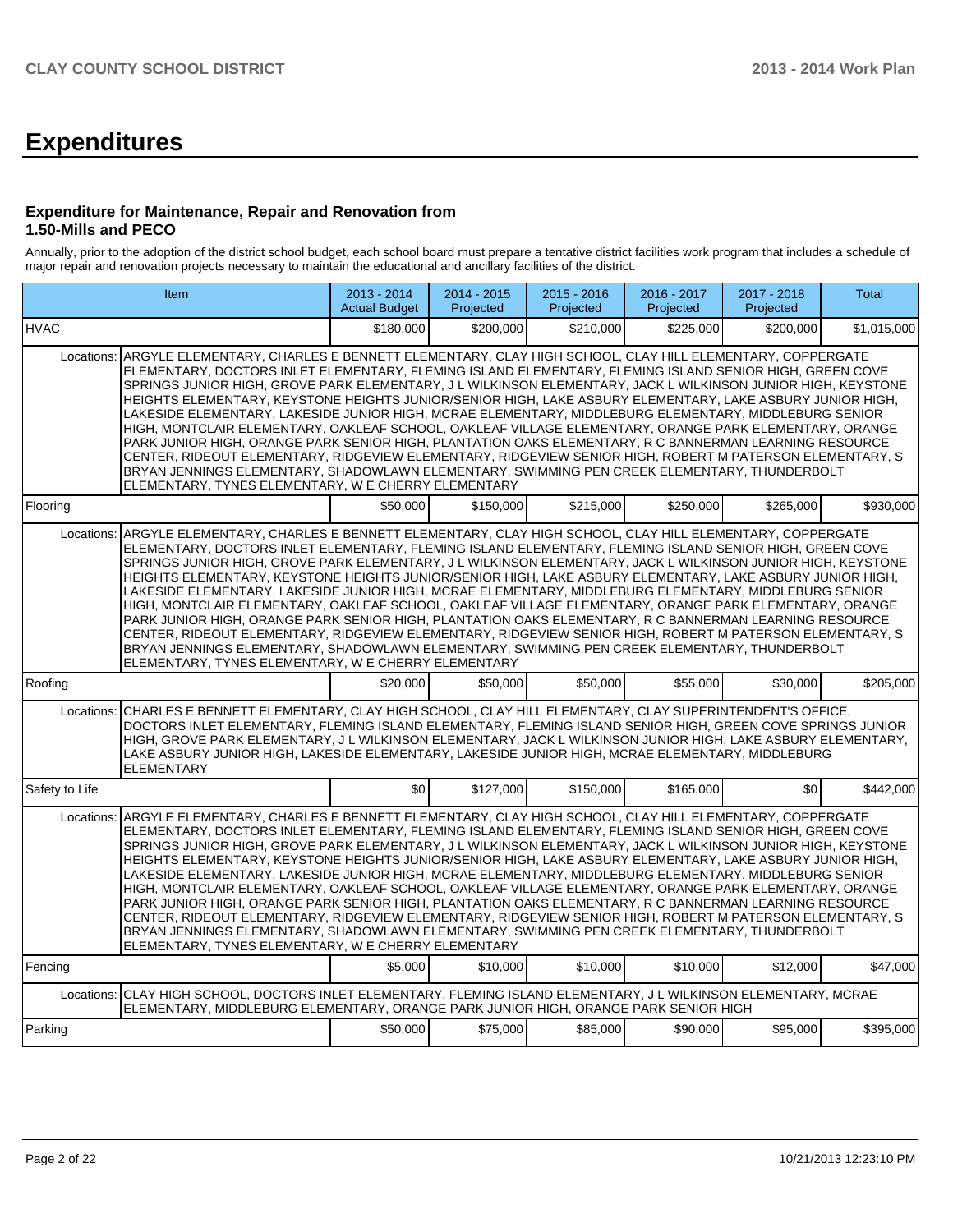|                                  | Locations: ARGYLE ELEMENTARY, CHARLES E BENNETT ELEMENTARY, CLAY HIGH SCHOOL, CLAY HILL ELEMENTARY, COPPERGATE<br>ELEMENTARY, DOCTORS INLET ELEMENTARY, FLEMING ISLAND ELEMENTARY, FLEMING ISLAND SENIOR HIGH, GREEN COVE<br>SPRINGS JUNIOR HIGH, GROVE PARK ELEMENTARY, J L WILKINSON ELEMENTARY, JACK L WILKINSON JUNIOR HIGH, KEYSTONE<br>HEIGHTS ELEMENTARY, KEYSTONE HEIGHTS JUNIOR/SENIOR HIGH, LAKE ASBURY ELEMENTARY, LAKE ASBURY JUNIOR HIGH,<br>LAKESIDE ELEMENTARY, LAKESIDE JUNIOR HIGH, MCRAE ELEMENTARY, MIDDLEBURG ELEMENTARY, MIDDLEBURG SENIOR<br>HIGH, MONTCLAIR ELEMENTARY, OAKLEAF SCHOOL, OAKLEAF VILLAGE ELEMENTARY, ORANGE PARK ELEMENTARY, ORANGE<br>PARK JUNIOR HIGH, ORANGE PARK SENIOR HIGH, PLANTATION OAKS ELEMENTARY, R C BANNERMAN LEARNING RESOURCE<br>CENTER, RIDEOUT ELEMENTARY, RIDGEVIEW ELEMENTARY, RIDGEVIEW SENIOR HIGH, ROBERT M PATERSON ELEMENTARY, S<br>BRYAN JENNINGS ELEMENTARY, SHADOWLAWN ELEMENTARY, SWIMMING PEN CREEK ELEMENTARY, THUNDERBOLT<br>ELEMENTARY, TYNES ELEMENTARY, W E CHERRY ELEMENTARY |           |           |           |           |           |             |
|----------------------------------|--------------------------------------------------------------------------------------------------------------------------------------------------------------------------------------------------------------------------------------------------------------------------------------------------------------------------------------------------------------------------------------------------------------------------------------------------------------------------------------------------------------------------------------------------------------------------------------------------------------------------------------------------------------------------------------------------------------------------------------------------------------------------------------------------------------------------------------------------------------------------------------------------------------------------------------------------------------------------------------------------------------------------------------------------------|-----------|-----------|-----------|-----------|-----------|-------------|
| Electrical                       |                                                                                                                                                                                                                                                                                                                                                                                                                                                                                                                                                                                                                                                                                                                                                                                                                                                                                                                                                                                                                                                        | \$65,000  | \$110,000 | \$85,000  | \$135,000 | \$74,500  | \$469,500   |
| Locations:                       | ARGYLE ELEMENTARY, CHARLES E BENNETT ELEMENTARY, CLAY HIGH SCHOOL, CLAY HILL ELEMENTARY, COPPERGATE<br>ELEMENTARY, DOCTORS INLET ELEMENTARY, FLEMING ISLAND ELEMENTARY, FLEMING ISLAND SENIOR HIGH, GREEN COVE<br>SPRINGS JUNIOR HIGH, GROVE PARK ELEMENTARY, J L WILKINSON ELEMENTARY, JACK L WILKINSON JUNIOR HIGH, KEYSTONE<br>HEIGHTS ELEMENTARY, KEYSTONE HEIGHTS JUNIOR/SENIOR HIGH, LAKE ASBURY ELEMENTARY, LAKE ASBURY JUNIOR HIGH,<br>LAKESIDE ELEMENTARY, LAKESIDE JUNIOR HIGH, MCRAE ELEMENTARY, MIDDLEBURG ELEMENTARY, MIDDLEBURG SENIOR<br>HIGH, MONTCLAIR ELEMENTARY, OAKLEAF SCHOOL, OAKLEAF VILLAGE ELEMENTARY, ORANGE PARK ELEMENTARY, ORANGE<br>PARK JUNIOR HIGH, ORANGE PARK SENIOR HIGH, PLANTATION OAKS ELEMENTARY, R C BANNERMAN LEARNING RESOURCE<br>CENTER, RIDEOUT ELEMENTARY, RIDGEVIEW ELEMENTARY, RIDGEVIEW SENIOR HIGH, ROBERT M PATERSON ELEMENTARY, S<br>BRYAN JENNINGS ELEMENTARY, SHADOWLAWN ELEMENTARY, SWIMMING PEN CREEK ELEMENTARY, THUNDERBOLT<br>ELEMENTARY, TYNES ELEMENTARY, W E CHERRY ELEMENTARY            |           |           |           |           |           |             |
| Fire Alarm                       |                                                                                                                                                                                                                                                                                                                                                                                                                                                                                                                                                                                                                                                                                                                                                                                                                                                                                                                                                                                                                                                        | \$20,000  | \$35,000  | \$40,000  | \$45,000  | \$32,000  | \$172,000   |
| Locations:                       | ARGYLE ELEMENTARY, CHARLES E BENNETT ELEMENTARY, CLAY HIGH SCHOOL, CLAY HILL ELEMENTARY, COPPERGATE<br>ELEMENTARY, DOCTORS INLET ELEMENTARY, FLEMING ISLAND ELEMENTARY, FLEMING ISLAND SENIOR HIGH, GREEN COVE<br>SPRINGS JUNIOR HIGH. GROVE PARK ELEMENTARY. J L WILKINSON ELEMENTARY. JACK L WILKINSON JUNIOR HIGH. KEYSTONE<br>HEIGHTS ELEMENTARY, KEYSTONE HEIGHTS JUNIOR/SENIOR HIGH, LAKE ASBURY ELEMENTARY, LAKE ASBURY JUNIOR HIGH,<br>LAKESIDE ELEMENTARY, LAKESIDE JUNIOR HIGH, MCRAE ELEMENTARY, MIDDLEBURG ELEMENTARY, MIDDLEBURG SENIOR<br>HIGH, MONTCLAIR ELEMENTARY, OAKLEAF SCHOOL, OAKLEAF VILLAGE ELEMENTARY, ORANGE PARK ELEMENTARY, ORANGE<br>PARK JUNIOR HIGH, ORANGE PARK SENIOR HIGH, PLANTATION OAKS ELEMENTARY, R C BANNERMAN LEARNING RESOURCE<br>CENTER, RIDEOUT ELEMENTARY, RIDGEVIEW ELEMENTARY, RIDGEVIEW SENIOR HIGH, ROBERT M PATERSON ELEMENTARY, S<br>BRYAN JENNINGS ELEMENTARY, SHADOWLAWN ELEMENTARY, SWIMMING PEN CREEK ELEMENTARY, THUNDERBOLT<br>ELEMENTARY, TYNES ELEMENTARY, W E CHERRY ELEMENTARY            |           |           |           |           |           |             |
| Telephone/Intercom System        |                                                                                                                                                                                                                                                                                                                                                                                                                                                                                                                                                                                                                                                                                                                                                                                                                                                                                                                                                                                                                                                        | \$0       | \$0       | \$0       | \$0       | \$0       | \$0         |
|                                  | Locations: No Locations for this expenditure.                                                                                                                                                                                                                                                                                                                                                                                                                                                                                                                                                                                                                                                                                                                                                                                                                                                                                                                                                                                                          |           |           |           |           |           |             |
| <b>Closed Circuit Television</b> |                                                                                                                                                                                                                                                                                                                                                                                                                                                                                                                                                                                                                                                                                                                                                                                                                                                                                                                                                                                                                                                        | \$5,000   | \$5,000   | \$5,000   | \$5,000   | \$5,000   | \$25,000    |
| Locations:                       | CHARLES E BENNETT ELEMENTARY, CLAY HIGH SCHOOL, CLAY HILL ELEMENTARY, CLAY SUPERINTENDENT'S OFFICE,<br>COPPERGATE ELEMENTARY, DOCTORS INLET ELEMENTARY, FLEMING ISLAND ELEMENTARY, FLEMING ISLAND SENIOR HIGH,<br>FOOD SERVICES STORAGE, GREEN COVE SPRINGS JUNIOR HIGH, GROVE PARK ELEMENTARY, HARRIS C LONG<br>ADMINISTRATION, J L WILKINSON ELEMENTARY, JACK L WILKINSON JUNIOR HIGH, KEYSTONE HEIGHTS ELEMENTARY,<br>KEYSTONE HEIGHTS JUNIOR/SENIOR HIGH, KEYSTONE TRANSPORTATION, LAKE ASBURY ELEMENTARY, LAKE ASBURY JUNIOR<br>HIGH, LAKESIDE ELEMENTARY, LAKESIDE JUNIOR HIGH, MCRAE ELEMENTARY, MIDDLEBURG ELEMENTARY, MIDDLEBURG<br>SENIOR HIGH, MIDDLEBURG TRANSPORTATION, OAKLEAF HIGH SCHOOL, OAKLEAF SCHOOL, OAKLEAF VILLAGE ELEMENTARY,<br>ORANGE PARK ELEMENTARY, ORANGE PARK JUNIOR HIGH, ORANGE PARK SENIOR HIGH, SUPPORT SERVICES AG LOT,<br>SUPPORT SERVICES CENTER, SWIMMING PEN CREEK ELEMENTARY, THUNDERBOLT ELEMENTARY, TYNES ELEMENTARY, W E<br>CHERRY ELEMENTARY                                                              |           |           |           |           |           |             |
| Paint                            |                                                                                                                                                                                                                                                                                                                                                                                                                                                                                                                                                                                                                                                                                                                                                                                                                                                                                                                                                                                                                                                        | \$30,000  | \$50,000  | \$60,000  | \$65,000  | \$37,000  | \$242,000   |
| Locations:                       | ARGYLE ELEMENTARY, CHARLES E BENNETT ELEMENTARY, CLAY HIGH SCHOOL, CLAY HILL ELEMENTARY, COPPERGATE<br>ELEMENTARY, DOCTORS INLET ELEMENTARY, FLEMING ISLAND ELEMENTARY, FLEMING ISLAND SENIOR HIGH, GREEN COVE<br>SPRINGS JUNIOR HIGH, GROVE PARK ELEMENTARY, J L WILKINSON ELEMENTARY, JACK L WILKINSON JUNIOR HIGH, KEYSTONE<br>HEIGHTS ELEMENTARY, KEYSTONE HEIGHTS JUNIOR/SENIOR HIGH, LAKE ASBURY ELEMENTARY, LAKE ASBURY JUNIOR HIGH,<br>LAKESIDE ELEMENTARY, LAKESIDE JUNIOR HIGH, MCRAE ELEMENTARY, MIDDLEBURG ELEMENTARY, MIDDLEBURG SENIOR<br>HIGH, MONTCLAIR ELEMENTARY, OAKLEAF SCHOOL, OAKLEAF VILLAGE ELEMENTARY, ORANGE PARK ELEMENTARY, ORANGE<br>PARK JUNIOR HIGH, ORANGE PARK SENIOR HIGH, PLANTATION OAKS ELEMENTARY, R C BANNERMAN LEARNING RESOURCE<br>CENTER, RIDEOUT ELEMENTARY, RIDGEVIEW ELEMENTARY, RIDGEVIEW SENIOR HIGH, ROBERT M PATERSON ELEMENTARY, S<br>BRYAN JENNINGS ELEMENTARY, SHADOWLAWN ELEMENTARY, SWIMMING PEN CREEK ELEMENTARY, THUNDERBOLT<br>ELEMENTARY, TYNES ELEMENTARY, W E CHERRY ELEMENTARY            |           |           |           |           |           |             |
| Maintenance/Repair               |                                                                                                                                                                                                                                                                                                                                                                                                                                                                                                                                                                                                                                                                                                                                                                                                                                                                                                                                                                                                                                                        | \$269,900 | \$259,675 | \$353,956 | \$355,572 | \$302,000 | \$1,541,103 |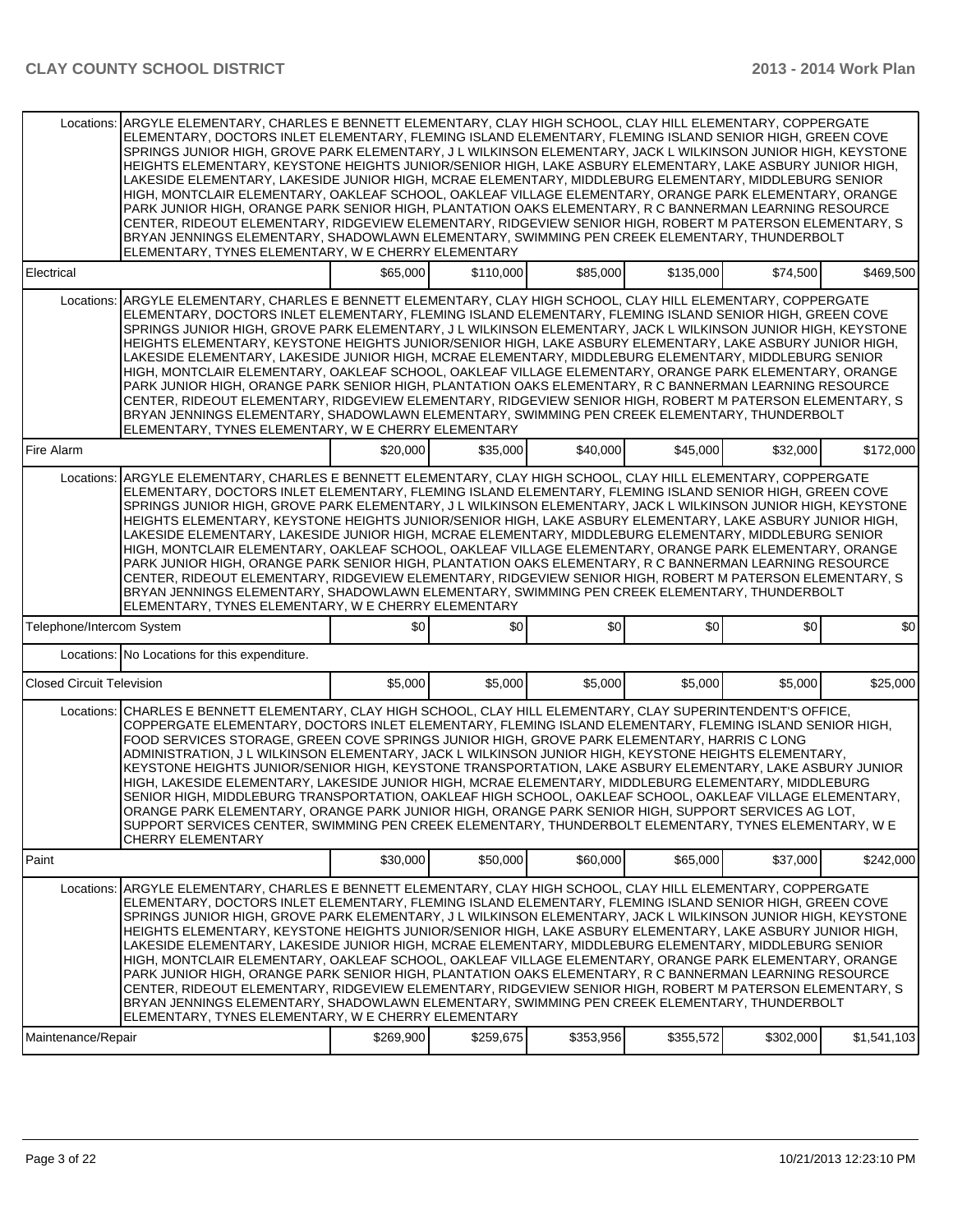| Locations:   ADMINISTRATIVE OFFICES ORANGE PARK ANNEX, ARGYLE ELEMENTARY, CHARLES E BENNETT ELEMENTARY, CLAY HIGH |           |             |             |             |             |             |
|-------------------------------------------------------------------------------------------------------------------|-----------|-------------|-------------|-------------|-------------|-------------|
| SCHOOL, CLAY HILL ELEMENTARY, CLAY SUPERINTENDENT'S OFFICE, COPPERGATE ELEMENTARY, DOCTORS INLET                  |           |             |             |             |             |             |
| IELEMENTARY. FLEMING ISLAND ELEMENTARY. FLEMING ISLAND SENIOR HIGH. FOOD SERVICES STORAGE. GREEN COVE             |           |             |             |             |             |             |
| SPRINGS JUNIOR HIGH, GROVE PARK ELEMENTARY, HARRIS C LONG ADMINISTRATION, J L WILKINSON ELEMENTARY, JACK L        |           |             |             |             |             |             |
| IWILKINSON JUNIOR HIGH. KEYSTONE HEIGHTS ELEMENTARY. KEYSTONE HEIGHTS JUNIOR/SENIOR HIGH. KEYSTONE                |           |             |             |             |             |             |
| TRANSPORTATION, LAKE ASBURY ELEMENTARY, LAKE ASBURY JUNIOR HIGH, LAKESIDE ELEMENTARY, LAKESIDE JUNIOR HIGH,       |           |             |             |             |             |             |
| IMCRAE ELEMENTARY, MIDDLEBURG ELEMENTARY, MIDDLEBURG SENIOR HIGH, MIDDLEBURG TRANSPORTATION, MONTCLAIR            |           |             |             |             |             |             |
| ELEMENTARY, OAKLEAF HIGH SCHOOL, OAKLEAF SCHOOL, OAKLEAF VILLAGE ELEMENTARY, ORANGE PARK ELEMENTARY,              |           |             |             |             |             |             |
| ORANGE PARK JUNIOR HIGH, ORANGE PARK SENIOR HIGH, PLANTATION OAKS ELEMENTARY. R C BANNERMAN LEARNING              |           |             |             |             |             |             |
| IRESOURCE CENTER, RIDEOUT ELEMENTARY, RIDGEVIEW ELEMENTARY, RIDGEVIEW SENIOR HIGH, ROBERT M PATERSON              |           |             |             |             |             |             |
| ELEMENTARY, S BRYAN JENNINGS ELEMENTARY, SCHOOL BUS GARAGE, SHADOWLAWN ELEMENTARY, SUPPORT SERVICES AG            |           |             |             |             |             |             |
| LOT. SUPPORT SERVICES CENTER. SWIMMING PEN CREEK ELEMENTARY. THUNDERBOLT ELEMENTARY. TYNES ELEMENTARY. WI         |           |             |             |             |             |             |
| <b>IE CHERRY ELEMENTARY</b>                                                                                       |           |             |             |             |             |             |
| Sub Total:                                                                                                        | \$694,900 | \$1,071,675 | \$1,263,956 | \$1,400,572 | \$1,052,500 | \$5,483,603 |

| <b>IPECO Maintenance Expenditures</b> | \$0 <sub>1</sub> | \$0         | \$54,537    | \$170.912   | \$409.696 | \$635,145   |
|---------------------------------------|------------------|-------------|-------------|-------------|-----------|-------------|
| 1.50 Mill Sub Total: I                | \$900,000        | \$1.261.675 | \$1.424.419 | \$1,462,160 | \$840,304 | \$5,888,558 |

| <b>Other Items</b>                                                                                                                                                                                                                                                                                                                                                                                                                                                                                                                                                                                                                                                                                                                                                                                                                                                                                                                                                                                                        | $2013 - 2014$<br><b>Actual Budget</b> | $2014 - 2015$<br>Projected | $2015 - 2016$<br>Projected | $2016 - 2017$<br>Projected | 2017 - 2018<br>Projected | <b>Total</b> |  |  |
|---------------------------------------------------------------------------------------------------------------------------------------------------------------------------------------------------------------------------------------------------------------------------------------------------------------------------------------------------------------------------------------------------------------------------------------------------------------------------------------------------------------------------------------------------------------------------------------------------------------------------------------------------------------------------------------------------------------------------------------------------------------------------------------------------------------------------------------------------------------------------------------------------------------------------------------------------------------------------------------------------------------------------|---------------------------------------|----------------------------|----------------------------|----------------------------|--------------------------|--------------|--|--|
| <b>Covered Walkways</b>                                                                                                                                                                                                                                                                                                                                                                                                                                                                                                                                                                                                                                                                                                                                                                                                                                                                                                                                                                                                   | \$100                                 | \$5,000                    | \$5,000                    | \$7,500                    | \$7,500                  | \$25,100     |  |  |
| Locations CLAY HIGH SCHOOL, DOCTORS INLET ELEMENTARY, J L WILKINSON ELEMENTARY, JACK L WILKINSON JUNIOR HIGH,<br>KEYSTONE HEIGHTS JUNIOR/SENIOR HIGH, LAKESIDE ELEMENTARY, LAKESIDE JUNIOR HIGH, MONTCLAIR ELEMENTARY,<br>RIDGEVIEW ELEMENTARY, S BRYAN JENNINGS ELEMENTARY, TYNES ELEMENTARY                                                                                                                                                                                                                                                                                                                                                                                                                                                                                                                                                                                                                                                                                                                             |                                       |                            |                            |                            |                          |              |  |  |
| <b>Waste Water Contract</b>                                                                                                                                                                                                                                                                                                                                                                                                                                                                                                                                                                                                                                                                                                                                                                                                                                                                                                                                                                                               | \$0                                   | \$25,000                   | \$25,000                   | \$25,000                   | \$0                      | \$75,000     |  |  |
| Locations ARGYLE ELEMENTARY, CHARLES E BENNETT ELEMENTARY, CLAY HIGH SCHOOL, CLAY HILL ELEMENTARY, COPPERGATE<br>ELEMENTARY, DOCTORS INLET ELEMENTARY, FLEMING ISLAND ELEMENTARY, FLEMING ISLAND SENIOR HIGH, GREEN COVE<br>SPRINGS JUNIOR HIGH, GROVE PARK ELEMENTARY, J L WILKINSON ELEMENTARY, JACK L WILKINSON JUNIOR HIGH,<br>KEYSTONE HEIGHTS ELEMENTARY, KEYSTONE HEIGHTS JUNIOR/SENIOR HIGH, LAKE ASBURY ELEMENTARY, LAKE ASBURY<br>JUNIOR HIGH, LAKESIDE ELEMENTARY, LAKESIDE JUNIOR HIGH, MCRAE ELEMENTARY, MIDDLEBURG ELEMENTARY,<br>MIDDLEBURG SENIOR HIGH, MONTCLAIR ELEMENTARY, OAKLEAF SCHOOL, OAKLEAF VILLAGE ELEMENTARY, ORANGE PARK<br>ELEMENTARY, ORANGE PARK JUNIOR HIGH, ORANGE PARK SENIOR HIGH, R C BANNERMAN LEARNING RESOURCE CENTER,<br>RIDEOUT ELEMENTARY, RIDGEVIEW ELEMENTARY, RIDGEVIEW SENIOR HIGH, ROBERT M PATERSON ELEMENTARY, S BRYAN<br>JENNINGS ELEMENTARY, SHADOWLAWN ELEMENTARY, SWIMMING PEN CREEK ELEMENTARY, THUNDERBOLT ELEMENTARY,<br>TYNES ELEMENTARY, W E CHERRY ELEMENTARY |                                       |                            |                            |                            |                          |              |  |  |
| Doors                                                                                                                                                                                                                                                                                                                                                                                                                                                                                                                                                                                                                                                                                                                                                                                                                                                                                                                                                                                                                     | \$55,000                              | \$60,000                   | \$60,000                   | \$65,000                   | \$60,000                 | \$300,000    |  |  |
| Locations ARGYLE ELEMENTARY, CHARLES E BENNETT ELEMENTARY, CLAY HIGH SCHOOL, CLAY HILL ELEMENTARY, COPPERGATE<br>ELEMENTARY, DOCTORS INLET ELEMENTARY, FLEMING ISLAND ELEMENTARY, FLEMING ISLAND SENIOR HIGH, GREEN COVE<br>SPRINGS JUNIOR HIGH, GROVE PARK ELEMENTARY, J L WILKINSON ELEMENTARY, JACK L WILKINSON JUNIOR HIGH,<br>KEYSTONE HEIGHTS ELEMENTARY, KEYSTONE HEIGHTS JUNIOR/SENIOR HIGH, LAKE ASBURY ELEMENTARY, LAKE ASBURY<br>JUNIOR HIGH, LAKESIDE ELEMENTARY, LAKESIDE JUNIOR HIGH, MCRAE ELEMENTARY, MIDDLEBURG ELEMENTARY,<br>MIDDLEBURG SENIOR HIGH, MONTCLAIR ELEMENTARY, OAKLEAF SCHOOL, OAKLEAF VILLAGE ELEMENTARY, ORANGE PARK<br>ELEMENTARY, ORANGE PARK JUNIOR HIGH, ORANGE PARK SENIOR HIGH, R C BANNERMAN LEARNING RESOURCE CENTER,<br>RIDEOUT ELEMENTARY, RIDGEVIEW ELEMENTARY, RIDGEVIEW SENIOR HIGH, ROBERT M PATERSON ELEMENTARY, S BRYAN<br>JENNINGS ELEMENTARY, SHADOWLAWN ELEMENTARY, SWIMMING PEN CREEK ELEMENTARY, THUNDERBOLT ELEMENTARY,<br>TYNES ELEMENTARY, W E CHERRY ELEMENTARY |                                       |                            |                            |                            |                          |              |  |  |
| Elevators                                                                                                                                                                                                                                                                                                                                                                                                                                                                                                                                                                                                                                                                                                                                                                                                                                                                                                                                                                                                                 | \$35,000                              | \$0                        | \$0                        | \$0                        | \$0                      | \$35,000     |  |  |
| Locations LAKESIDE JUNIOR HIGH, OAKLEAF SCHOOL, ORANGE PARK JUNIOR HIGH, W E CHERRY ELEMENTARY                                                                                                                                                                                                                                                                                                                                                                                                                                                                                                                                                                                                                                                                                                                                                                                                                                                                                                                            |                                       |                            |                            |                            |                          |              |  |  |
| Relocatable Comprehensive Renovation                                                                                                                                                                                                                                                                                                                                                                                                                                                                                                                                                                                                                                                                                                                                                                                                                                                                                                                                                                                      | \$115,000                             | \$100,000                  | \$125,000                  | \$135,000                  | \$130,000                | \$605,000    |  |  |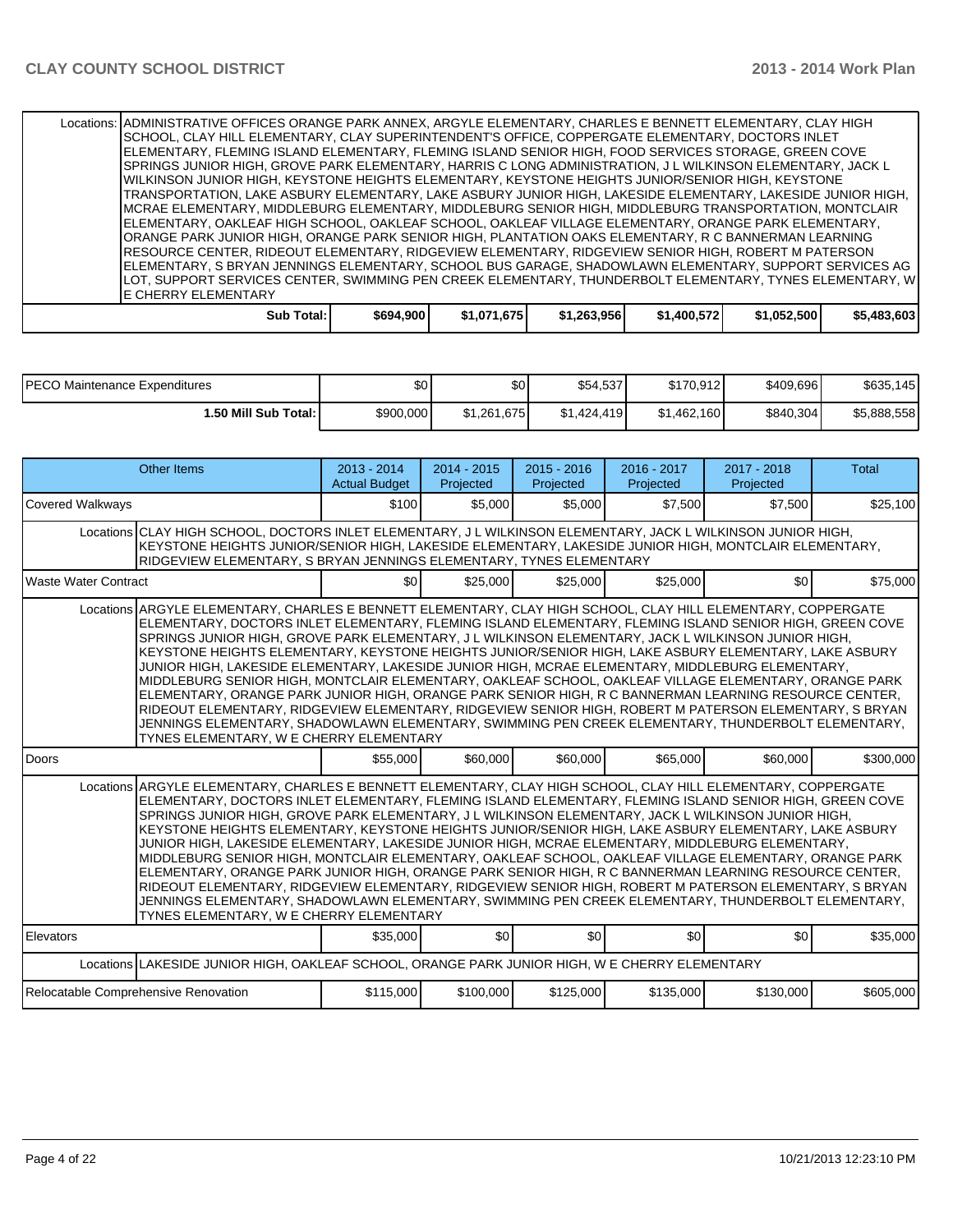| Locations ARGYLE ELEMENTARY, CHARLES E BENNETT ELEMENTARY, CLAY HIGH SCHOOL, CLAY HILL ELEMENTARY, COPPERGATE |           |             |             |             |             |             |
|---------------------------------------------------------------------------------------------------------------|-----------|-------------|-------------|-------------|-------------|-------------|
| IELEMENTARY, DOCTORS INLET ELEMENTARY, FLEMING ISLAND ELEMENTARY, FLEMING ISLAND SENIOR HIGH, GREEN COVE      |           |             |             |             |             |             |
| SPRINGS JUNIOR HIGH, GROVE PARK ELEMENTARY, J L WILKINSON ELEMENTARY, JACK L WILKINSON JUNIOR HIGH,           |           |             |             |             |             |             |
| IKEYSTONE HEIGHTS ELEMENTARY, KEYSTONE HEIGHTS JUNIOR/SENIOR HIGH, LAKE ASBURY ELEMENTARY, LAKE ASBURY        |           |             |             |             |             |             |
| JUNIOR HIGH, LAKESIDE ELEMENTARY, LAKESIDE JUNIOR HIGH, MCRAE ELEMENTARY, MIDDLEBURG ELEMENTARY,              |           |             |             |             |             |             |
| IMIDDLEBURG SENIOR HIGH, MONTCLAIR ELEMENTARY, OAKLEAF SCHOOL, OAKLEAF VILLAGE ELEMENTARY, ORANGE PARK        |           |             |             |             |             |             |
| ELEMENTARY, ORANGE PARK JUNIOR HIGH, ORANGE PARK SENIOR HIGH, R C BANNERMAN LEARNING RESOURCE CENTER,         |           |             |             |             |             |             |
| RIDEOUT ELEMENTARY, RIDGEVIEW ELEMENTARY, RIDGEVIEW SENIOR HIGH, ROBERT M PATERSON ELEMENTARY, S BRYAN        |           |             |             |             |             |             |
| JENNINGS ELEMENTARY, SHADOWLAWN ELEMENTARY, SWIMMING PEN CREEK ELEMENTARY, THUNDERBOLT ELEMENTARY,            |           |             |             |             |             |             |
| <b>ITYNES ELEMENTARY, W E CHERRY ELEMENTARY</b>                                                               |           |             |             |             |             |             |
| Total:                                                                                                        | \$900.000 | \$1.261.675 | \$1.478.956 | \$1.633.072 | \$1.250.000 | \$6.523.703 |

#### **Local 1.50 Mill Expenditure For Maintenance, Repair and Renovation**

Anticipated expenditures expected from local funding sources over the years covered by the current work plan.

| Item                                                         | 2013 - 2014<br><b>Actual Budget</b> | 2014 - 2015<br>Projected | $2015 - 2016$<br>Projected | 2016 - 2017<br>Projected | 2017 - 2018<br>Projected | <b>Total</b> |
|--------------------------------------------------------------|-------------------------------------|--------------------------|----------------------------|--------------------------|--------------------------|--------------|
| Remaining Maint and Repair from 1.5 Mills                    | \$900,000                           | \$1,261,675              | \$1,424,419                | \$1,462,160              | \$840,304                | \$5,888,558  |
| Maintenance/Repair Salaries                                  | \$2,500,000                         | \$2,500,000              | \$2,500,000                | \$2,500,000              | \$2,500,000              | \$12,500,000 |
| <b>School Bus Purchases</b>                                  | \$0                                 | \$2,972,966              | \$3,120,570                | \$3,899,186              | \$4,091,277              | \$14,083,999 |
| <b>Other Vehicle Purchases</b>                               | \$0                                 | \$0                      | \$0                        | \$0                      | \$0                      | \$0          |
| Capital Outlay Equipment                                     | \$1,795,722                         | \$300,000                | \$300,000                  | \$300,000                | \$300,000                | \$2,995,722  |
| Rent/Lease Payments                                          | \$0                                 | \$0                      | \$0                        | \$0                      | \$0                      | \$0          |
| <b>COP Debt Service</b>                                      | \$5,445,158                         | \$5,441,708              | \$5,440,533                | \$5,437,008              | \$5,425,525              | \$27,189,932 |
| Rent/Lease Relocatables                                      | \$0                                 | \$0                      | \$0                        | \$0                      | \$0                      | \$0          |
| <b>Environmental Problems</b>                                | \$0                                 | \$0                      | \$0                        | \$0                      | \$0                      | \$0          |
| ls.1011.14 Debt Service                                      | \$0                                 | \$0                      | \$0                        | \$0                      | \$0                      | \$0          |
| Special Facilities Construction Account                      | \$175,543                           | \$175,543                | \$175,543                  | \$175,543                | \$175,543                | \$877,715    |
| Premiums for Property Casualty Insurance - 1011.71<br>(4a,b) | \$1,300,000                         | \$350,000                | \$350,000                  | \$350,000                | \$350,000                | \$2,700,000  |
| Qualified School Construction Bonds (QSCB)                   | \$0                                 | \$0                      | \$0                        | \$0                      | \$0                      | \$0          |
| Qualified Zone Academy Bonds (QZAB)                          | \$0                                 | \$0                      | \$0                        | \$0                      | \$0                      | \$0          |
| <b>District Wide Technology</b>                              | \$1,400,000                         | \$1,400,000              | \$1,400,000                | \$1,400,000              | \$1,400,000              | \$7,000,000  |
| <b>Local Expenditure Totals:</b>                             | \$13,516,423                        | \$14,401,892             | \$14,711,065               | \$15,523,897             | \$15,082,649             | \$73,235,926 |
| Revenue                                                      |                                     |                          |                            |                          |                          |              |

#### **1.50 Mill Revenue Source**

Schedule of Estimated Capital Outlay Revenue from each currently approved source which is estimated to be available for expenditures on the projects included in the tentative district facilities work program. All amounts are NET after considering carryover balances, interest earned, new COP's, 1011.14 and 1011.15 loans, etc. Districts cannot use 1.5-Mill funds for salaries except for those explicitly associated with maintenance/repair projects. (1011.71 (5), F.S.)

| Item                                           | Fund | 2013 - 2014<br><b>Actual Value</b> | $2014 - 2015$<br>Projected | $2015 - 2016$<br>Projected | 2016 - 2017<br>Projected | $2017 - 2018$<br>Projected | Total            |
|------------------------------------------------|------|------------------------------------|----------------------------|----------------------------|--------------------------|----------------------------|------------------|
| (1) Non-exempt property<br>'assessed valuation |      | \$9,192,836,182                    | \$9.192.836.182            | \$9.192.836.182            | \$9,192,836,182          | \$9.192.836.182            | \$45,964,180,910 |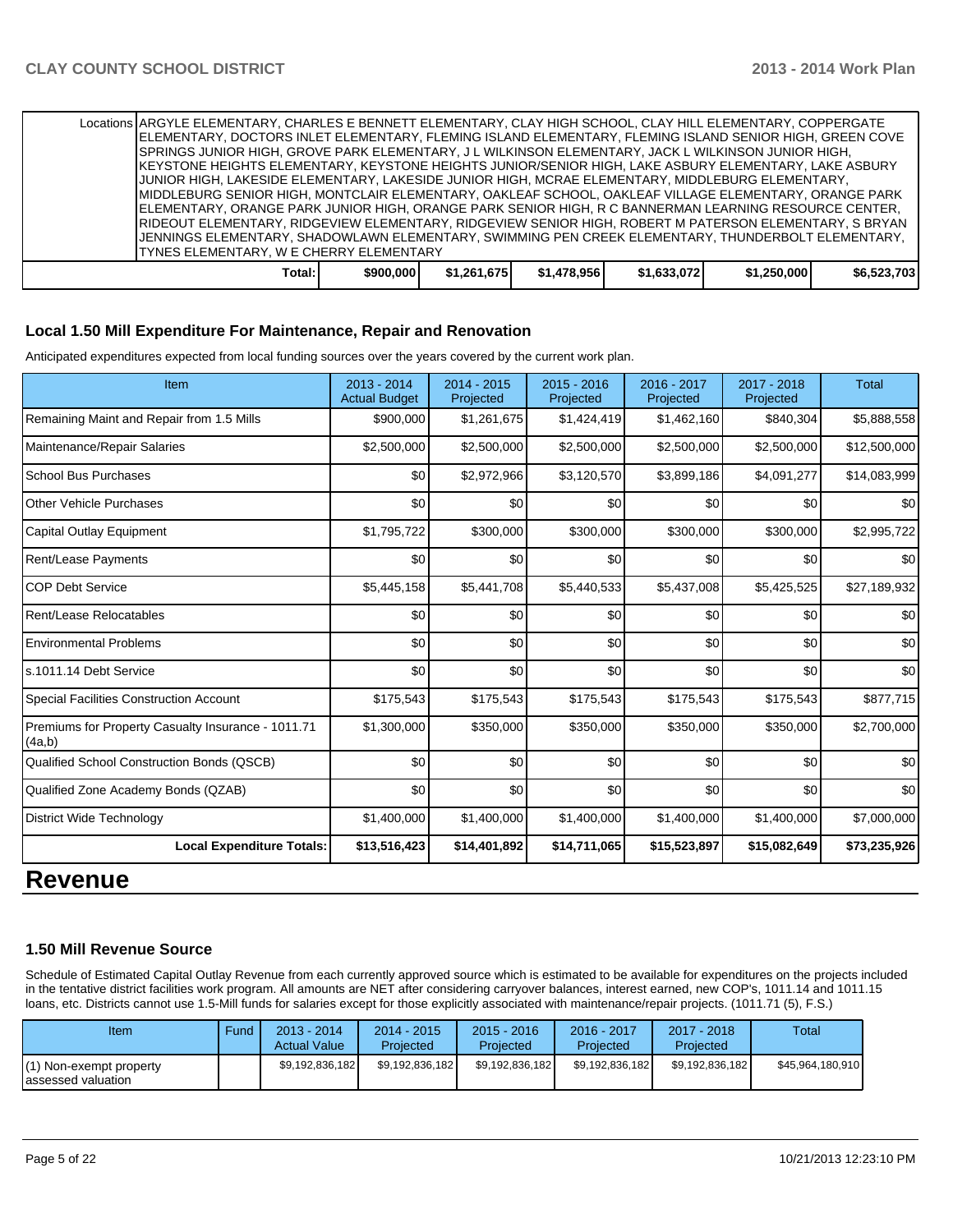| (2) The Millege projected for<br>discretionary capital outlay per<br>s.1011.71    |     | 1.50         | .50 <sub>1</sub> | 1.50         | 1.50         | 1.50         |              |
|-----------------------------------------------------------------------------------|-----|--------------|------------------|--------------|--------------|--------------|--------------|
| (3) Full value of the 1.50-Mill<br>discretionary capital outlay per<br>ls.1011.71 |     | \$15,443,965 | \$15.443.965     | \$15,443,965 | \$15,443,965 | \$15,443,965 | \$77,219,825 |
| (4) Value of the portion of the 1.50<br>-Mill ACTUALLY levied                     | 370 | \$13.237.684 | \$13.237.684     | \$13,237,684 | \$13.237.684 | \$13.237.684 | \$66,188,420 |
| $(5)$ Difference of lines (3) and (4)                                             |     | \$2.206.281  | \$2.206.281      | \$2,206,281  | \$2.206.281  | \$2,206,281  | \$11,031,405 |

#### **PECO Revenue Source**

The figure in the row designated "PECO Maintenance" will be subtracted from funds available for new construction because PECO maintenance dollars cannot be used for new construction.

| Item                                  | Fund | $2013 - 2014$<br><b>Actual Budget</b> | $2014 - 2015$<br>Projected | $2015 - 2016$<br>Projected | 2016 - 2017<br>Projected | 2017 - 2018<br>Projected | Total     |
|---------------------------------------|------|---------------------------------------|----------------------------|----------------------------|--------------------------|--------------------------|-----------|
| <b>PECO New Construction</b>          | 340  | \$0 I                                 | \$0 <sub>1</sub>           | \$0                        | \$0 <sub>0</sub>         | \$0 <sub>1</sub>         | \$0       |
| <b>IPECO Maintenance Expenditures</b> |      | \$٥Ι                                  | \$0                        | \$54,537                   | \$170.912                | \$409.696                | \$635,145 |
|                                       |      | \$0 I                                 | \$O                        | \$54,537                   | \$170.912                | \$409,696                | \$635,145 |

#### **CO & DS Revenue Source**

Revenue from Capital Outlay and Debt Service funds.

| Item                                               | Fund | $2013 - 2014$<br><b>Actual Budget</b> | $2014 - 2015$<br>Projected | $2015 - 2016$<br>Projected | $2016 - 2017$<br>Projected | $2017 - 2018$<br>Projected | Total       |
|----------------------------------------------------|------|---------------------------------------|----------------------------|----------------------------|----------------------------|----------------------------|-------------|
| ICO & DS Cash Flow-through<br><b>I</b> Distributed | 360  | \$404.113                             | \$404.113                  | \$404.113                  | \$404.113                  | \$404.113                  | \$2,020,565 |
| ICO & DS Interest on<br>Undistributed CO           | 360  | \$12,277                              | \$12,277                   | \$12,277                   | \$12,277                   | \$12.277                   | \$61,385    |
|                                                    |      | \$416,390                             | \$416,390                  | \$416.390                  | \$416,390                  | \$416,390                  | \$2,081,950 |

#### **Fair Share Revenue Source**

Nothing reported for this section. All legally binding commitments for proportionate fair-share mitigation for impacts on public school facilities must be included in the 5-year district work program.

#### **Sales Surtax Referendum**

Specific information about any referendum for a 1-cent or ½-cent surtax referendum during the previous year.

**Did the school district hold a surtax referendum during the past fiscal year 2012 - 2013?**

No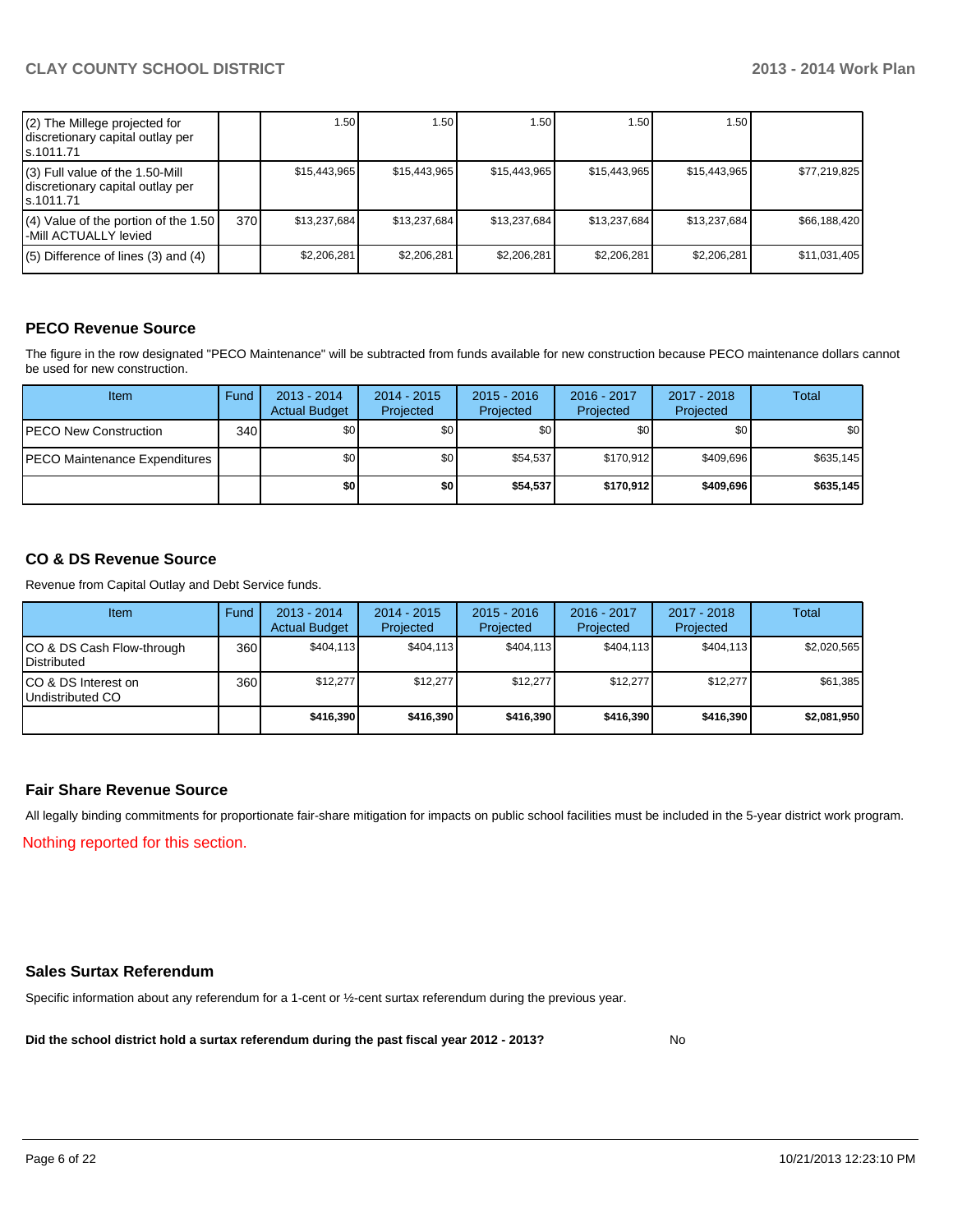#### **Additional Revenue Source**

Any additional revenue sources

| Item                                                                                                                      | $2013 - 2014$<br><b>Actual Value</b> | 2014 - 2015<br>Projected | 2015 - 2016<br>Projected | 2016 - 2017<br>Projected | 2017 - 2018<br>Projected | <b>Total</b> |
|---------------------------------------------------------------------------------------------------------------------------|--------------------------------------|--------------------------|--------------------------|--------------------------|--------------------------|--------------|
| Proceeds from a s.1011.14/15 F.S. Loans                                                                                   | \$0                                  | \$0                      | \$0                      | \$0                      | \$0                      | \$0          |
| District Bonds - Voted local bond<br>referendum proceeds per s.9, Art VII<br><b>State Constitution</b>                    | \$0                                  | \$0                      | \$0                      | \$0                      | \$0                      | \$0          |
| Proceeds from Special Act Bonds                                                                                           | \$0                                  | \$0                      | \$0                      | \$0                      | \$0                      | \$0          |
| Estimated Revenue from CO & DS Bond<br>Sale                                                                               | \$0                                  | \$0                      | \$0                      | \$0                      | \$0                      | \$0          |
| Proceeds from Voted Capital<br>Improvements millage                                                                       | \$0                                  | \$0                      | \$0                      | \$0                      | \$0                      | \$0          |
| Other Revenue for Other Capital Projects                                                                                  | \$70,000                             | \$70,000                 | \$70,000                 | \$70,000                 | \$70,000                 | \$350,000    |
| Proceeds from 1/2 cent sales surtax<br>authorized by school board                                                         | \$0                                  | \$0                      | \$0                      | \$0                      | \$0                      | \$0          |
| Proceeds from local governmental<br>infrastructure sales surtax                                                           | \$1,400,000                          | \$1,400,000              | \$1,400,000              | \$1,400,000              | \$1,400,000              | \$7,000,000  |
| Proceeds from Certificates of<br>Participation (COP's) Sale                                                               | \$0                                  | \$0                      | \$0                      | \$0                      | \$0                      | \$0          |
| Classrooms First Bond proceeds amount<br>authorized in FY 1997-98                                                         | \$0                                  | \$0                      | \$0                      | \$0                      | \$0                      | \$0          |
| <b>Classrooms for Kids</b>                                                                                                | \$0                                  | \$0                      | \$0                      | \$0                      | \$0                      | \$0          |
| <b>District Equity Recognition</b>                                                                                        | \$0                                  | \$0                      | \$0                      | \$0                      | \$0                      | \$0          |
| <b>Federal Grants</b>                                                                                                     | \$0                                  | \$0                      | \$0                      | \$0                      | \$0                      | \$0          |
| Proportionate share mitigation (actual<br>cash revenue only, not in kind donations)                                       | \$0                                  | \$0                      | \$0                      | \$0                      | \$0                      | \$0          |
| Impact fees received                                                                                                      | \$5,000,000                          | \$5,000,000              | \$5,000,000              | \$5,000,000              | \$5,000,000              | \$25,000,000 |
| Private donations                                                                                                         | \$0                                  | \$0                      | \$0                      | \$0                      | \$0                      | \$0          |
| Grants from local governments or not-for-<br>profit organizations                                                         | \$0                                  | \$0                      | \$0                      | \$0                      | \$0                      | \$0          |
| Interest, Including Profit On Investment                                                                                  | \$0                                  | \$0                      | \$0                      | \$0                      | \$0                      | \$0          |
| Revenue from Bonds pledging proceeds<br>from 1 cent or 1/2 cent Sales Surtax                                              | \$0                                  | \$0                      | \$0                      | \$0                      | \$0                      | \$0          |
| <b>Total Fund Balance Carried Forward</b>                                                                                 | \$4,823,984                          | \$6,087,523              | \$8,763,175              | \$11,548,894             | \$13.106.781             | \$44,330,357 |
| General Capital Outlay Obligated Fund<br><b>Balance Carried Forward From Total</b><br><b>Fund Balance Carried Forward</b> | \$0                                  | \$0                      | \$0                      | \$0                      | \$0                      | \$0          |
| Special Facilities Construction Account                                                                                   | \$0                                  | \$0                      | \$0                      | \$0                      | \$0                      | \$0          |
| One Cent - 1/2 Cent Sales Surtax Debt<br>Service From Total Fund Balance Carried<br>Forward                               | \$0                                  | \$0                      | \$0                      | \$0                      | \$0                      | \$0          |
| Capital Outlay Projects Funds Balance<br>Carried Forward From Total Fund<br><b>Balance Carried Forward</b>                | \$0                                  | \$0                      | \$0                      | \$0                      | \$0                      | \$0          |
| Subtotal                                                                                                                  | \$11,293,984                         | \$12,557,523             | \$15,233,175             | \$18,018,894             | \$19,576,781             | \$76,680,357 |

## **Total Revenue Summary**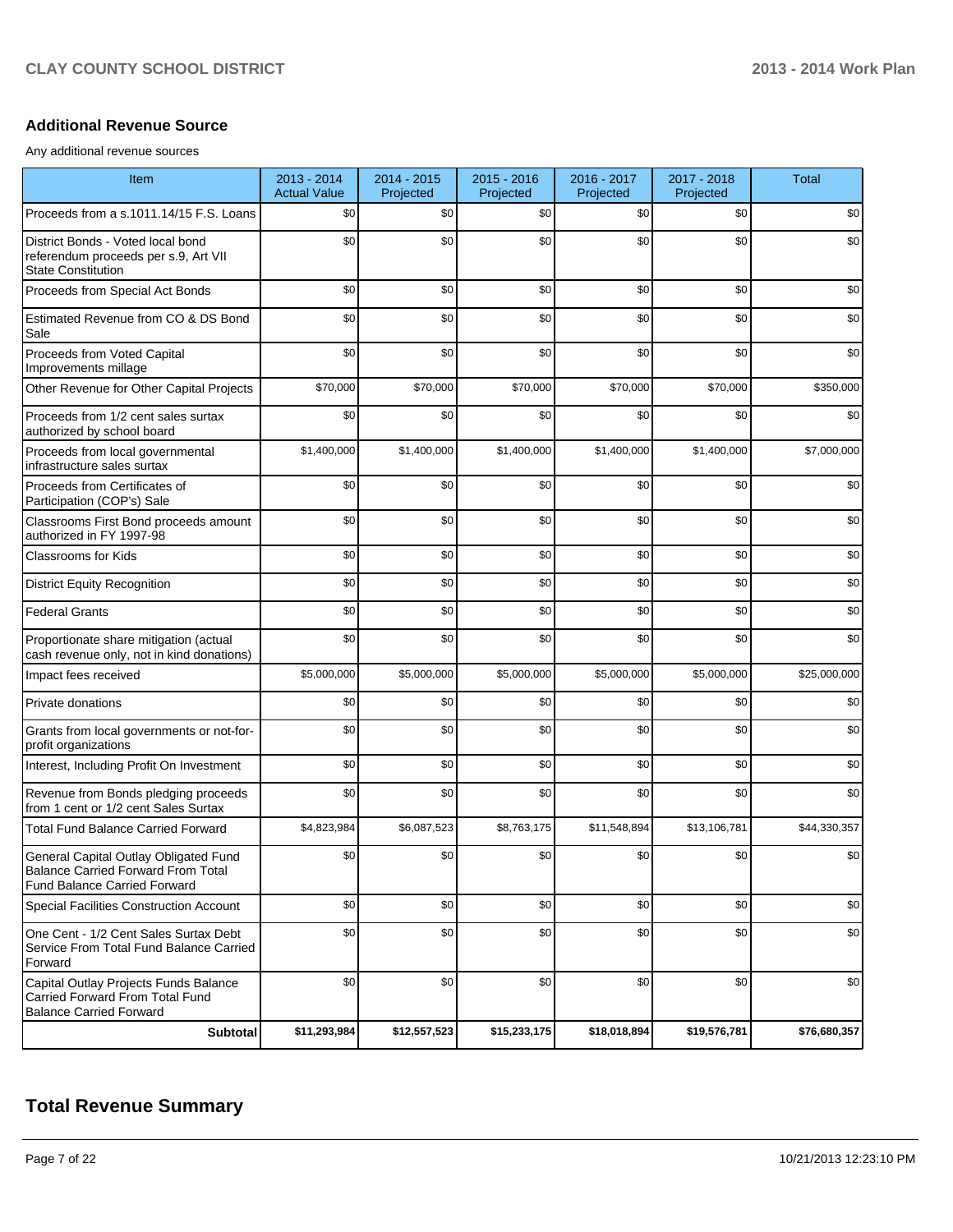| <b>Item Name</b>                                           | 2013 - 2014<br><b>Budget</b> | $2014 - 2015$<br>Projected | $2015 - 2016$<br>Projected | $2016 - 2017$<br>Projected | 2017 - 2018<br>Projected | <b>Five Year Total</b> |
|------------------------------------------------------------|------------------------------|----------------------------|----------------------------|----------------------------|--------------------------|------------------------|
| Local 1.5 Mill Discretionary Capital Outlay<br>Revenue     | \$13,237,684                 | \$13,237,684               | \$13,237,684               | \$13,237,684               | \$13,237,684             | \$66,188,420           |
| PECO and 1.5 Mill Maint and Other 1.5<br>Mill Expenditures | (\$13,516,423)               | (\$14,401,892)             | (\$14,711,065)             | (\$15,523,897)             | (\$15,082,649)           | $(\$73,235,926)$       |
| PECO Maintenance Revenue                                   | \$0                          | \$0                        | \$54,537                   | \$170.912                  | \$409.696                | \$635,145              |
| <b>Available 1.50 Mill for New</b><br><b>Construction</b>  | (\$278,739)                  | (\$1,164,208)              | (\$1,473,381)              | (S2, 286, 213)             | (\$1,844,965)            | (\$7,047,506)          |

| <b>Item Name</b>                      | 2013 - 2014<br><b>Budget</b> | $2014 - 2015$<br>Projected | $2015 - 2016$<br>Projected | 2016 - 2017<br>Projected | 2017 - 2018<br>Projected | <b>Five Year Total</b> |
|---------------------------------------|------------------------------|----------------------------|----------------------------|--------------------------|--------------------------|------------------------|
| ICO & DS Revenue                      | \$416,390                    | \$416,390                  | \$416.390                  | \$416,390                | \$416,390                | \$2,081,950            |
| <b>IPECO New Construction Revenue</b> | \$0                          | \$0                        | \$0                        | \$0                      | \$0 <sub>1</sub>         | \$0 <sub>1</sub>       |
| <b>I</b> Other/Additional Revenue     | \$11,293,984                 | \$12,557,523               | \$15,233,175               | \$18,018,894             | \$19,576,781             | \$76,680,357           |
| <b>Total Additional Revenuel</b>      | \$11,710,374                 | \$12,973,913               | \$15,649,565               | \$18,435,284             | \$19,993,171             | \$78,762,307           |
| <b>Total Available Revenue</b>        | \$11,431,635                 | \$11,809,705               | \$14,176,184               | \$16,149,071             | \$18,148,206             | \$71,714,801           |

# **Project Schedules**

#### **Capacity Project Schedules**

A schedule of capital outlay projects necessary to ensure the availability of satisfactory classrooms for the projected student enrollment in K-12 programs.

Nothing reported for this section.

| <b>Planned Cost:</b>     |  |  |  |
|--------------------------|--|--|--|
| <b>Student Stations:</b> |  |  |  |
| Total Classrooms:        |  |  |  |
| Gross Sq Ft:             |  |  |  |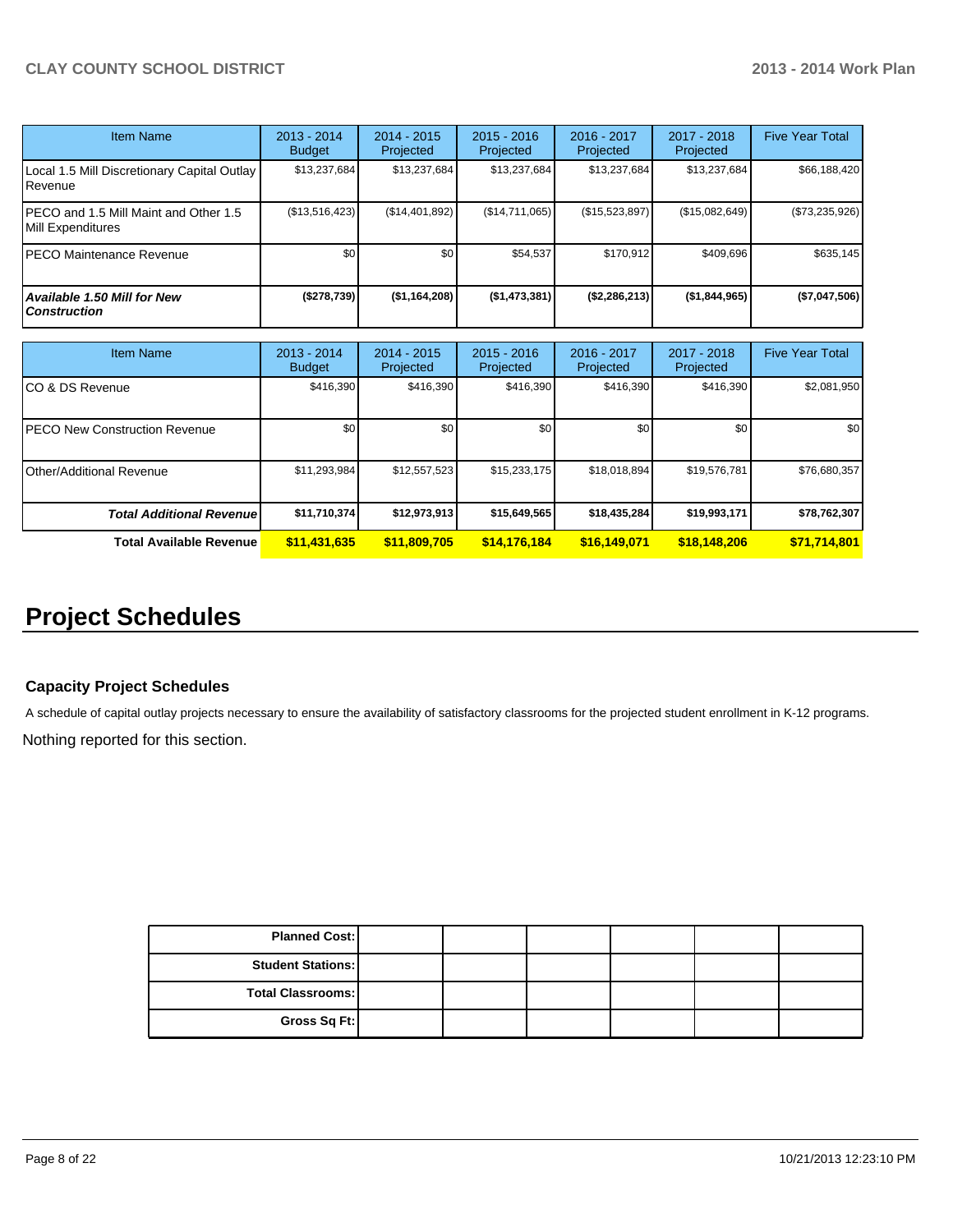#### **Other Project Schedules**

Major renovations, remodeling, and additions of capital outlay projects that do not add capacity to schools.

| <b>Project Description</b>                        | Location                                                   | 2013 - 2014<br><b>Actual Budget</b> | 2014 - 2015<br>Projected | 2015 - 2016<br>Projected | 2016 - 2017<br>Projected | 2017 - 2018<br>Projected | <b>Total</b>    | Funded |
|---------------------------------------------------|------------------------------------------------------------|-------------------------------------|--------------------------|--------------------------|--------------------------|--------------------------|-----------------|--------|
| <b>Renovation Building 1</b>                      | <b>KEYSTONE HEIGHTS</b><br><b>JUNIOR/SENIOR HIGH</b>       | \$15,000                            | \$0                      | \$0                      | \$0                      | \$0                      | \$15,000 Yes    |        |
| Smoke Corridor Building 1                         | <b>ORANGE PARK SENIOR</b><br><b>HIGH</b>                   | \$200,000                           | \$20,000                 | \$0                      | \$0                      | \$0                      | \$220,000 Yes   |        |
| Cafeteria Expansion                               | <b>RIDGEVIEW SENIOR</b><br><b>HIGH</b>                     | \$25,000                            | \$0                      | \$0                      | \$0                      | \$0                      | \$25,000 Yes    |        |
| County-Wide Security Cameras                      | Location not specified                                     | \$80,000                            | \$80,000                 | \$0                      | \$0                      | \$0                      | \$160,000 Yes   |        |
| County-Wide Enhanced<br>Classrooms                | Location not specified                                     | \$554,898                           | \$100,000                | \$75,000                 | \$25,000                 | \$0                      | \$754,898 Yes   |        |
| Roof Replacement Buildings 1<br>& 2               | R C BANNERMAN<br><b>LEARNING RESOURCE</b><br><b>CENTER</b> | \$1,000                             | \$0                      | \$0                      | \$0                      | \$0                      | \$1,000 Yes     |        |
| Roof Replacement Building 8                       | <b>CLAY HIGH SCHOOL</b>                                    | \$1,000                             | \$0                      | \$0                      | \$0                      | \$0                      | \$1,000 Yes     |        |
| <b>Lightning Protection System</b>                | <b>CLAY HIGH SCHOOL</b>                                    | \$0                                 | \$225,000                | \$0                      | \$0                      | \$0                      | \$225,000 Yes   |        |
| Roof Replacement Buildings 1<br>& 3               | <b>GREEN COVE SPRINGS</b><br><b>JUNIOR HIGH</b>            | \$5,000                             | \$0                      | \$0                      | \$0                      | \$0                      | \$5,000 Yes     |        |
| Lightning Protection System                       | <b>KEYSTONE HEIGHTS</b><br><b>JUNIOR/SENIOR HIGH</b>       | \$0                                 | \$275,000                | \$0                      | \$0                      | \$0                      | \$275,000 Yes   |        |
| <b>HVAC Replacement Buildings</b><br>1, 2, 8, 3   | <b>LAKE ASBURY</b><br>ELEMENTARY                           | \$5,000                             | \$0                      | \$0                      | \$0                      | \$0                      | \$5,000 Yes     |        |
| Renovation/Remodel Building 7                     | <b>MIDDLEBURG</b><br>ELEMENTARY                            | \$1,300,000                         | \$15,000                 | \$0                      | \$0                      | \$0                      | \$1,315,000 Yes |        |
| <b>Flooring Replacement</b>                       | MIDDLEBURG SENIOR<br>HIGH                                  | \$0                                 | \$300,000                | \$300,000                | \$0                      | \$0                      | \$600,000 Yes   |        |
| <b>Stadium Renovation</b>                         | ORANGE PARK SENIOR<br><b>HIGH</b>                          | \$0                                 | \$500,000                | \$0                      | \$0                      | \$0                      | \$500,000 Yes   |        |
| County-Wide Road and<br>Sidewalk Improvements     | Location not specified                                     | \$95,000                            | \$70,000                 | \$70,000                 | \$70,000                 | \$70,000                 | \$375,000 Yes   |        |
| County-Wide Covered<br>Walkways                   | Location not specified                                     | \$30,000                            | \$30,000                 | \$25,000                 | \$25,000                 | \$25,000                 | \$135,000 Yes   |        |
| County-Wide Security Fencing                      | Location not specified                                     | \$50,000                            | \$50,000                 | \$50,000                 | \$25,000                 | \$25,000                 | \$200,000 Yes   |        |
| County-Wide HVAC<br>Replacement                   | Location not specified                                     | \$50,000                            | \$600,000                | \$600,000                | \$600,000                | \$500,000                | \$2,350,000 Yes |        |
| County-Wide Roof<br>Replacement                   | Location not specified                                     | \$25,000                            | \$600,000                | \$600,000                | \$600,000                | \$500,000                | \$2,325,000 Yes |        |
| County-Wide Ceiling<br>Replacement                | Location not specified                                     | \$25,000                            | \$75,000                 | \$75,000                 | \$75,000                 | \$5,000                  | \$255,000 Yes   |        |
| County-Wide Fire Alarm<br>Replacement             | Location not specified                                     | \$25,000                            | \$150,000                | \$100,000                | \$100,000                | \$50,000                 | \$425,000 Yes   |        |
| County-Wide Lighting<br>Replacement               | Location not specified                                     | \$22,000                            | \$75,000                 | \$75,000                 | \$75,000                 | \$75,000                 | \$322,000 Yes   |        |
| County-Wide Lightning<br><b>Protection System</b> | Location not specified                                     | \$0                                 | \$50,000                 | \$50,000                 | \$50,000                 | \$50,000                 | \$200,000 Yes   |        |
| County-Wide Elevator<br>Upgrades                  | Location not specified                                     | \$50,000                            | \$25,000                 | \$0                      | \$0                      | \$0                      | \$75,000 Yes    |        |
| County-Wide Flooring<br>Replacement               | Location not specified                                     | \$15,000                            | \$75,000                 | \$75,000                 | \$75,000                 | \$75,000                 | \$315,000 Yes   |        |
| Panel Board Replacement                           | ORANGE PARK<br>ELEMENTARY                                  | \$6,000                             | \$0                      | \$0                      | \$0                      | \$0                      | \$6,000 Yes     |        |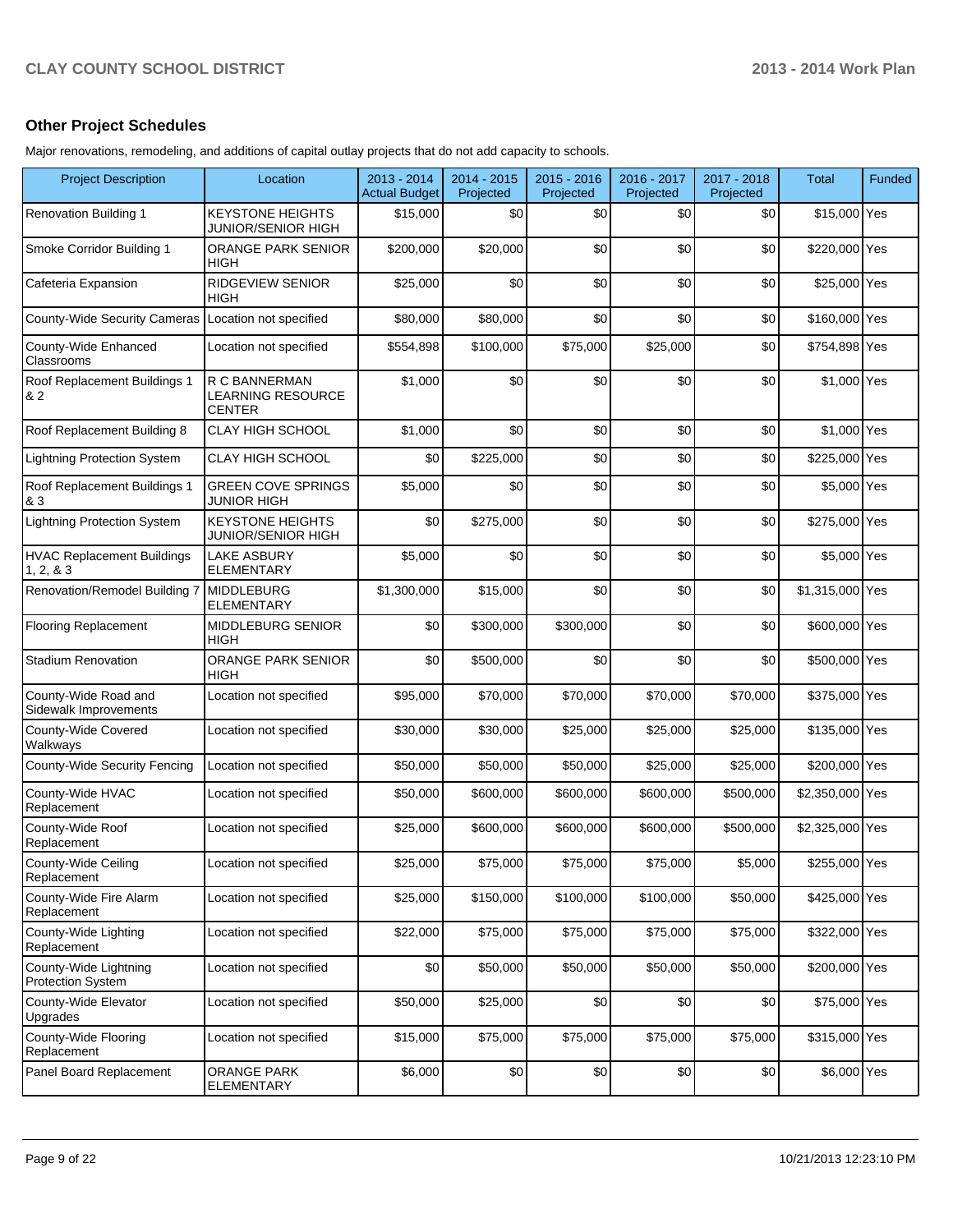| Roof Replacement Building 1                           | <b>RIDGEVIEW SENIOR</b><br><b>HIGH</b>        | \$5,000     | \$0         | \$0         | \$0         | \$0         | \$5,000 Yes   |  |
|-------------------------------------------------------|-----------------------------------------------|-------------|-------------|-------------|-------------|-------------|---------------|--|
| Gutter Replacement                                    | THUNDERBOLT<br><b>ELEMENTARY</b>              | \$25,000    | \$0         | \$0         | \$0         | \$0         | \$25,000 Yes  |  |
| Fire Alarm Replacement                                | <b>THUNDERBOLT</b><br><b>ELEMENTARY</b>       | \$135,000   | \$2,000     | \$0         | \$0         | \$0         | \$137,000 Yes |  |
| Roof Replacement Building 1                           | <b>TYNES ELEMENTARY</b>                       | \$5,000     | \$0         | \$0         | \$0         | \$0         | \$5,000 Yes   |  |
| Panel Board/Switchgear<br>Replacement                 | W E CHERRY<br>ELEMENTARY                      | \$5,000     | \$0         | \$0         | \$0         | \$0         | \$5,000 Yes   |  |
| Fire Alarm Replacement                                | <b>RIDGEVIEW SENIOR</b><br>HIGH               | \$25,000    | \$0         | \$0         | \$0         | \$0         | \$25,000 Yes  |  |
| Safety & Security                                     | Location not specified                        | \$150,000   | \$275,000   | \$150,000   | \$100,000   | \$75,000    | \$750,000 Yes |  |
| County-wide Boilers                                   | Location not specified                        | \$120,000   | \$5,000     | \$0         | \$0         | \$0         | \$125,000 Yes |  |
| <b>HVAC Replacement Building 3</b>                    | <b>FLEMING ISLAND</b><br><b>ELEMENTARY</b>    | \$80,000    | \$0         | \$0         | \$0         | \$0         | \$80,000 Yes  |  |
| Roof Replacement Bldgs 1, 2,<br>3, 4, 8, 7            | <b>FLEMING ISLAND</b><br><b>ELEMENTARY</b>    | \$250.000   | \$20,000    | \$0         | \$0         | \$0         | \$270,000 Yes |  |
| Roof Replacement Bldg 5                               | <b>GREEN COVE SPRINGS</b><br>JUNIOR HIGH      | \$30,000    | \$0         | \$0         | \$0         | \$0         | \$30,000 Yes  |  |
| <b>HVAC Replacement Bldg 8</b>                        | <b>GREEN COVE SPRINGS</b><br>JUNIOR HIGH      | \$80,000    | \$5,000     | \$0         | \$0         | \$0         | \$85,000 Yes  |  |
| Roof Replacement Bldg 2                               | <b>KEYSTONE HEIGHTS</b><br>ELEMENTARY         | \$60,000    | \$0         | \$0         | \$0         | \$0         | \$60,000 Yes  |  |
| Pecan Street Paving                                   | <b>KEYSTONE HEIGHTS</b><br>JUNIOR/SENIOR HIGH | \$45,000    | \$0         | \$0         | \$0         | \$0         | \$45,000 Yes  |  |
| <b>CTE Remodel</b>                                    | <b>KEYSTONE HEIGHTS</b><br>JUNIOR/SENIOR HIGH | \$200,000   | \$75,000    | \$10,000    | \$0         | \$0         | \$285,000 Yes |  |
| LJH/WJH/OPJ Gym HVAC<br>Replacement                   | Location not specified                        | \$90,000    | \$0         | \$0         | \$0         | \$0         | \$90,000 Yes  |  |
| Roof Replacement Bldgs 2, 3,<br>4, 5, 8, 6            | <b>MCRAE ELEMENTARY</b>                       | \$250,000   | \$5,000     | \$0         | \$0         | \$0         | \$255,000 Yes |  |
| Roof Replacement Bldg 4                               | ORANGE PARK SENIOR<br>HIGH                    | \$50,000    | \$0         | \$0         | \$0         | \$0         | \$50,000 Yes  |  |
| HVAC Replacement Bldgs 10 & ORANGE PARK SENIOR<br>24  | <b>HIGH</b>                                   | \$125,000   | \$0         | \$0         | \$0         | \$0         | \$125,000 Yes |  |
| OPJ/CHE/MHS Bldg<br><b>Automation Systems Upgrade</b> | Location not specified                        | \$240,000   | \$0         | \$0         | \$0         | \$0         | \$240,000 Yes |  |
| Roof replacement Bldgs 2, 3, 4,<br>5, 6, 8, 7         | <b>TYNES ELEMENTARY</b>                       | \$300,000   | \$5,000     | \$0         | \$0         | \$0         | \$305,000 Yes |  |
| Contingency                                           | Location not specified                        | \$466,924   | \$0         | \$0         | \$0         | \$0         | \$466,924 Yes |  |
| High School Locker<br>Replacement                     | Location not specified                        | \$15,000    | \$10,000    | \$10,000    | \$10,000    | \$10,000    | \$55,000 Yes  |  |
|                                                       |                                               | \$5,331,822 | \$3,717,000 | \$2,265,000 | \$1,830,000 | \$1,460,000 | \$14,603,822  |  |

### **Additional Project Schedules**

Any projects that are not identified in the last approved educational plant survey.

| <b>Project Description</b>           | Location                  | <b>Num</b> | $2013 - 2014$<br>Classroom Actual Budget | $\mid$ 2014 - 2015 $\mid$<br>Projected | 2015 - 2016<br>Projected | 2016 - 2017<br>Projected | $2017 - 2018$<br>Projected | Total | Funded |
|--------------------------------------|---------------------------|------------|------------------------------------------|----------------------------------------|--------------------------|--------------------------|----------------------------|-------|--------|
| Project description not<br>specified | Location not<br>specified |            | \$0                                      | \$0 <sub>l</sub>                       | \$0                      | \$0 I                    | \$0                        |       | \$0 No |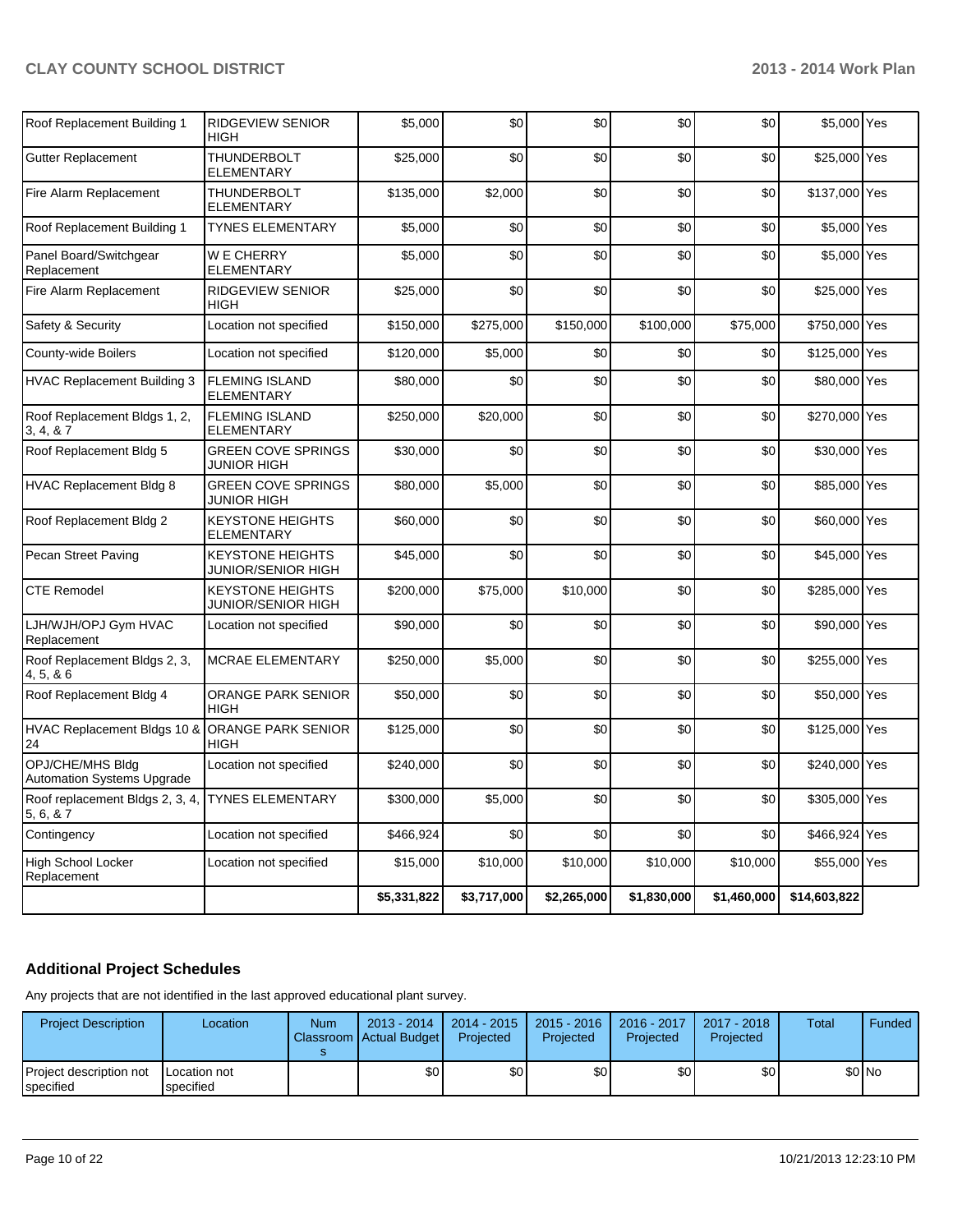|  | \$OI | 50 L | SO I | .so ' | \$OI | \$O I |  |
|--|------|------|------|-------|------|-------|--|
|--|------|------|------|-------|------|-------|--|

#### **Non Funded Growth Management Project Schedules**

Schedule indicating which projects, due to planned development, that CANNOT be funded from current revenues projected over the next five years.

Nothing reported for this section.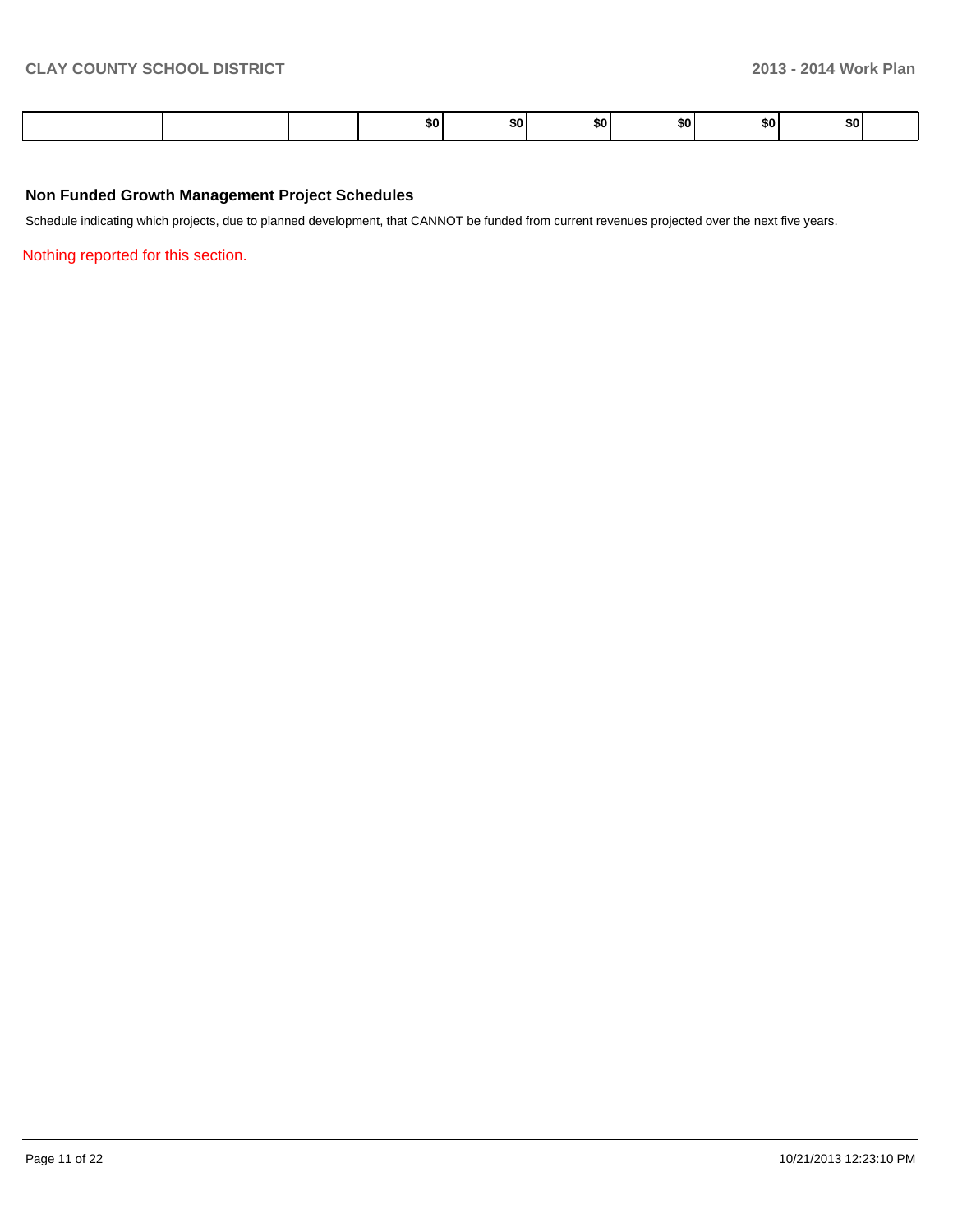### **Capacity Tracking**

| Location                                                   | $2013 -$<br><b>2014 Satis.</b><br>Stu. Sta. | Actual<br>$2013 -$<br><b>2014 FISH</b><br>Capacity | Actual<br>$2012 -$<br>2013<br><b>COFTE</b> | # Class<br><b>Rooms</b> | Actual<br>Average<br>$2013 -$<br>2014 Class<br><b>Size</b> | Actual<br>$2013 -$<br>2014<br><b>Utilization</b> | <b>New</b><br>Stu.<br>Capacity | <b>New</b><br>Rooms to<br>be<br>Added/Re<br>moved | Projected<br>$2017 -$<br>2018<br><b>COFTE</b> | Projected<br>$2017 -$<br>2018<br><b>Utilization</b> | Projected<br>$2017 -$<br>2018 Class<br><b>Size</b> |
|------------------------------------------------------------|---------------------------------------------|----------------------------------------------------|--------------------------------------------|-------------------------|------------------------------------------------------------|--------------------------------------------------|--------------------------------|---------------------------------------------------|-----------------------------------------------|-----------------------------------------------------|----------------------------------------------------|
| <b>GREEN COVE SPRINGS</b><br><b>JUNIOR HIGH</b>            | 1,157                                       | 1,041                                              | 875                                        | 51                      | 17                                                         | 84.00 %                                          | $\Omega$                       | $\Omega$                                          | 808                                           | 78.00%                                              | 16                                                 |
| <b>CHARLES E BENNETT</b><br><b>ELEMENTARY</b>              | 1,026                                       | 1,026                                              | 763                                        | 55                      | 14                                                         | 74.00 %                                          | $\Omega$                       | $\Omega$                                          | 769                                           | 75.00 %                                             | 14                                                 |
| R C BANNERMAN<br><b>LEARNING RESOURCE</b><br><b>CENTER</b> | 568                                         | 568                                                | 157                                        | 35                      | 4                                                          | 28.00 %                                          | $\Omega$                       | $\Omega$                                          | 141                                           | 25.00 %                                             | 4                                                  |
| <b>ORANGE PARK</b><br><b>ELEMENTARY</b>                    | 594                                         | 594                                                | 498                                        | 31                      | 16                                                         | 84.00 %                                          | $\Omega$                       | $\Omega$                                          | 529                                           | 89.00 %                                             | 17                                                 |
| <b>GROVE PARK</b><br>ELEMENTARY                            | 802                                         | 802                                                | 483                                        | 43                      | 11                                                         | 60.00 %                                          | $\Omega$                       | $\Omega$                                          | 471                                           | 59.00 %                                             | 11                                                 |
| <b>WE CHERRY</b><br>ELEMENTARY                             | 943                                         | 943                                                | 614                                        | 51                      | 12                                                         | 65.00 %                                          | $\Omega$                       | $\Omega$                                          | 610                                           | 65.00 %                                             | 12                                                 |
| OAKLEAF SCHOOL                                             | 1,902                                       | 1,711                                              | 1,361                                      | 79                      | 17                                                         | 80.00 %                                          | 0                              | $\Omega$                                          | 1,277                                         | 75.00 %                                             | 16                                                 |
| OAKLEAF VILLAGE<br><b>ELEMENTARY</b>                       | 1,025                                       | 1,025                                              | 945                                        | 55                      | 17                                                         | 92.00 %                                          | 0                              | $\Omega$                                          | 944                                           | 92.00%                                              | 17                                                 |
| <b>SHADOWLAWN</b><br><b>ELEMENTARY</b>                     | 893                                         | 893                                                | 701                                        | 48                      | 15                                                         | 78.00 %                                          | 0                              | $\Omega$                                          | 682                                           | 76.00%                                              | 14                                                 |
| <b>PLANTATION OAKS</b><br><b>ELEMENTARY</b>                | 1,065                                       | 1,065                                              | 894                                        | 56                      | 16                                                         | 84.00 %                                          | $\Omega$                       | $\Omega$                                          | 884                                           | 83.00 %                                             | 16                                                 |
| <b>OAKLEAF HIGH</b><br><b>SCHOOL</b>                       | 2,214                                       | 2,103                                              | 1,830                                      | 92                      | 20                                                         | 87.00 %                                          | 0                              | $\Omega$                                          | 1,852                                         | 88.00%                                              | 20                                                 |
| <b>RIDEOUT ELEMENTARY</b>                                  | 778                                         | 778                                                | 560                                        | 43                      | 13                                                         | 72.00 %                                          | 0                              | $\Omega$                                          | 549                                           | 71.00%                                              | 13                                                 |
| <b>FLEMING ISLAND</b><br><b>SENIOR HIGH</b>                | 2,500                                       | 2,375                                              | 1,865                                      | 104                     | 18                                                         | 79.00 %                                          | 0                              | $\Omega$                                          | 1,868                                         | 79.00 %                                             | 18                                                 |
| <b>SWIMMING PEN CREEK</b><br><b>ELEMENTARY</b>             | 675                                         | 675                                                | 452                                        | 37                      | 12                                                         | 67.00 %                                          | 0                              | $\Omega$                                          | 415                                           | 61.00%                                              | 11                                                 |
| <b>ARGYLE ELEMENTARY</b>                                   | 795                                         | 795                                                | 589                                        | 43                      | 14                                                         | 74.00 %                                          | 0                              | $\overline{0}$                                    | 577                                           | 73.00 %                                             | 13                                                 |
| <b>LAKE ASBURY JUNIOR</b><br><b>HIGH</b>                   | 1,610                                       | 1,449                                              | 1,057                                      | 68                      | 16                                                         | 73.00 %                                          | 0                              | $\Omega$                                          | 750                                           | 52.00 %                                             | 11                                                 |
| COPPERGATE<br><b>ELEMENTARY</b>                            | 866                                         | 866                                                | 618                                        | 46                      | 13                                                         | 71.00 %                                          | $\overline{0}$                 | $\Omega$                                          | 579                                           | 67.00 %                                             | 13                                                 |
| J L WILKINSON<br>ELEMENTARY                                | 1,036                                       | 1,036                                              | 737                                        | 55                      | 13                                                         | 71.00 %                                          | $\Omega$                       | $\Omega$                                          | 720                                           | 69.00 %                                             | 13                                                 |
| <b>CLAY</b><br>SUPERINTENDENT'S<br><b>OFFICE</b>           | 0                                           | $\overline{0}$                                     | 77                                         | $\overline{0}$          | 0                                                          | 0.00 %                                           | 0                              | $\overline{0}$                                    | $\mathbf 0$                                   | 0.00%                                               | 0                                                  |
| <b>FLEMING ISLAND</b><br><b>ELEMENTARY</b>                 | 1,080                                       | 1,080                                              | 796                                        | 58                      | 14                                                         | 74.00 %                                          | 0                              | $\Omega$                                          | 730                                           | 68.00 %                                             | 13                                                 |
| <b>TYNES ELEMENTARY</b>                                    | 1,119                                       | 1,119                                              | 802                                        | 64                      | 13                                                         | 72.00 %                                          | 0                              | $\Omega$                                          | 794                                           | 71.00 %                                             | 12                                                 |
| MCRAE ELEMENTARY                                           | 740                                         | 740                                                | 481                                        | 40                      | 12                                                         | 65.00 %                                          | 0                              | $\overline{0}$                                    | 476                                           | 64.00 %                                             | 12                                                 |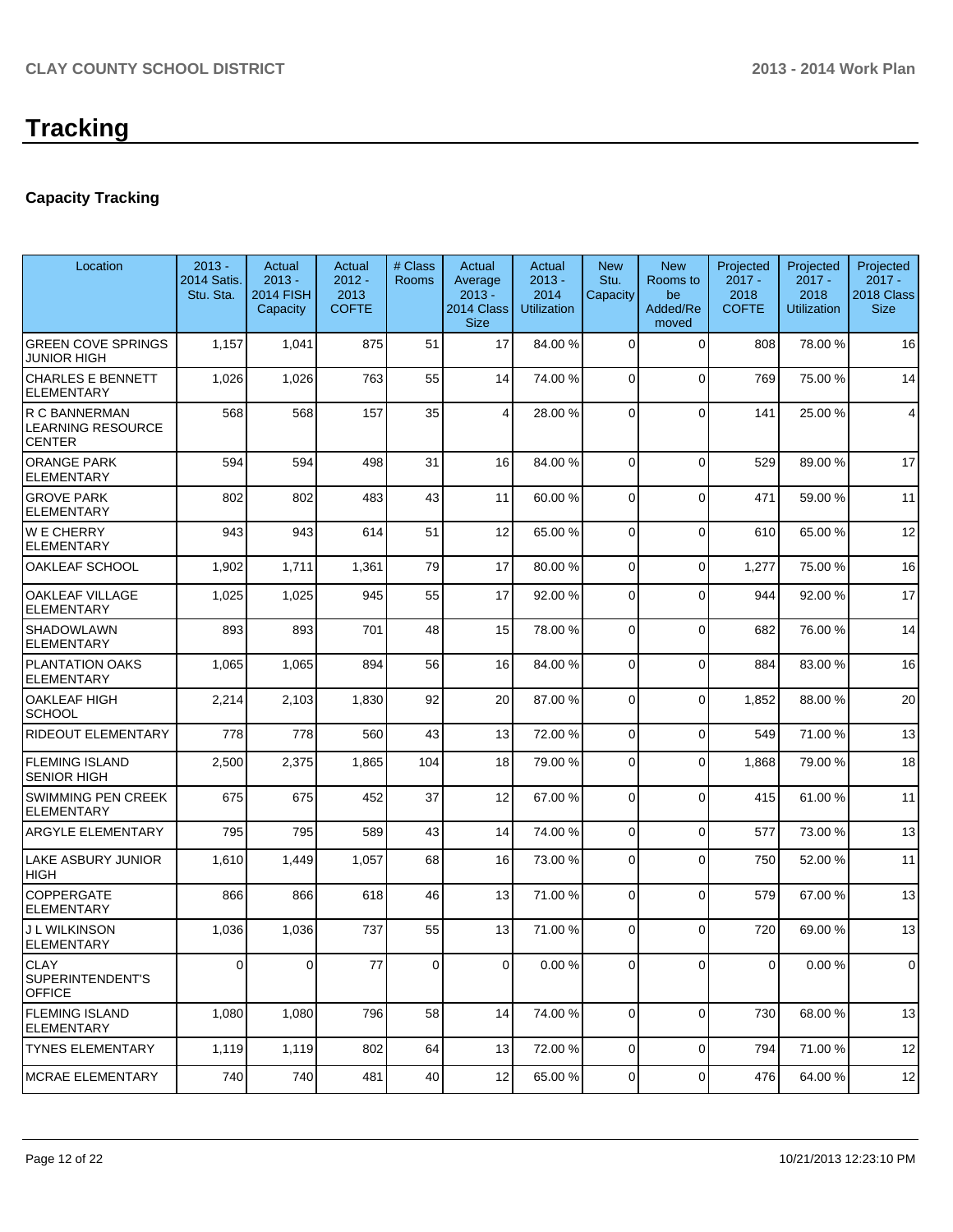| 49,724 | 47,925               | 34,379 |     | 14    | 71.74 % | 0        | $\bf{0}$    | 33,282                                                                                                                                                   | 69.45 % | 14 |
|--------|----------------------|--------|-----|-------|---------|----------|-------------|----------------------------------------------------------------------------------------------------------------------------------------------------------|---------|----|
| 734    | 734                  | 531    | 39  | 14    | 72.00 % | $\Omega$ | $\Omega$    | 505                                                                                                                                                      | 69.00 % | 13 |
| 1,970  | 1,773                | 1,117  | 85  | 13    | 63.00 % |          | $\Omega$    | 1.109                                                                                                                                                    | 63.00 % | 13 |
| 964    | 964                  | 724    | 52  | 14    | 75.00 % |          | $\Omega$    | 667                                                                                                                                                      | 69.00%  | 13 |
| 840    | 840                  | 613    | 44  | 14    |         |          | $\mathbf 0$ | 619                                                                                                                                                      | 74.00%  | 14 |
| 945    | 945                  | 772    | 51  | 15    | 82.00 % |          | $\mathbf 0$ | 731                                                                                                                                                      | 77.00 % | 14 |
| 2,526  | 2,399                | 1,588  | 107 | 15    | 66.00 % |          | $\mathbf 0$ | 1,521                                                                                                                                                    | 63.00 % | 14 |
| 711    | 711                  | 507    | 37  | 14    | 71.00 % | $\Omega$ | $\Omega$    | 494                                                                                                                                                      | 69.00 % | 13 |
| 1,312  | 1,180                | 749    | 56  | 13    | 64.00 % | 0        | $\Omega$    | 751                                                                                                                                                      | 64.00%  | 13 |
| 1,286  | 1,157                | 733    | 56  | 13    | 63.00 % |          | $\Omega$    | 718                                                                                                                                                      | 62.00%  | 13 |
| 1,022  | 1,022                | 803    | 54  | 15    | 79.00 % |          | $\Omega$    | 785                                                                                                                                                      | 77.00 % | 15 |
| 1,334  | 1,200                | 851    | 57  | 15    | 71.00 % |          | $\Omega$    | 803                                                                                                                                                      | 67.00 % | 14 |
| 2,213  | 2,102                | 1,292  | 92  | 14    | 61.00 % | $\Omega$ | $\mathbf 0$ | 1,215                                                                                                                                                    | 58.00 % | 13 |
| 1,136  | 1,136                | 904    | 59  | 15    | 80.00 % |          | $\Omega$    | 852                                                                                                                                                      | 75.00 % | 14 |
| 1,090  | 1,090                | 809    | 59  | 14    | 74.00 % |          | $\Omega$    | 1,032                                                                                                                                                    | 95.00 % | 17 |
| 2,723  | 2,586                | 1,517  | 115 | 13    | 59.00 % |          | $\Omega$    | 1,474                                                                                                                                                    | 57.00 % | 13 |
| 725    | 725                  | 453    | 38  | 12    | 62.00 % |          | $\Omega$    | 404                                                                                                                                                      | 56.00 % | 11 |
| 849    | 849                  | 584    | 48  | 12    | 69.00 % |          | $\Omega$    | 568                                                                                                                                                      | 67.00 % | 12 |
| 2,559  | 2,431                | 1,650  | 110 | 15    | 68.00 % | 0        | $\Omega$    | 1,592                                                                                                                                                    | 65.00 % | 14 |
| 1,397  | 1,397                | 1,030  | 73  | 14    | 74.00 % | $\Omega$ | $\Omega$    | 1.017                                                                                                                                                    | 73.00 % | 14 |
|        | LAKESIDE JUNIOR HIGH |        |     | 2,386 |         |          | 73.00 %     | $\Omega$<br>$\Omega$<br>$\Omega$<br>$\Omega$<br>$\Omega$<br>$\Omega$<br>$\Omega$<br>$\Omega$<br>$\Omega$<br>$\Omega$<br>$\Omega$<br>$\Omega$<br>$\Omega$ |         |    |

The COFTE Projected Total (33,282) for 2017 - 2018 must match the Official Forecasted COFTE Total (33,282 ) for 2017 - 2018 before this section can be completed. In the event that the COFTE Projected Total does not match the Official forecasted COFTE, then the Balanced Projected COFTE Table should be used to balance COFTE.

| Projected COFTE for 2017 - 2018 |        |  |  |  |  |  |
|---------------------------------|--------|--|--|--|--|--|
| Elementary (PK-3)               | 9,762  |  |  |  |  |  |
| Middle (4-8)                    | 13,164 |  |  |  |  |  |
| High (9-12)                     | 10,356 |  |  |  |  |  |
|                                 | 33,282 |  |  |  |  |  |

| <b>Grade Level Type</b> | <b>Balanced Projected</b><br>COFTE for 2017 - 2018 |
|-------------------------|----------------------------------------------------|
| Elementary (PK-3)       |                                                    |
| Middle $(4-8)$          |                                                    |
| High (9-12)             |                                                    |
|                         | 33,282                                             |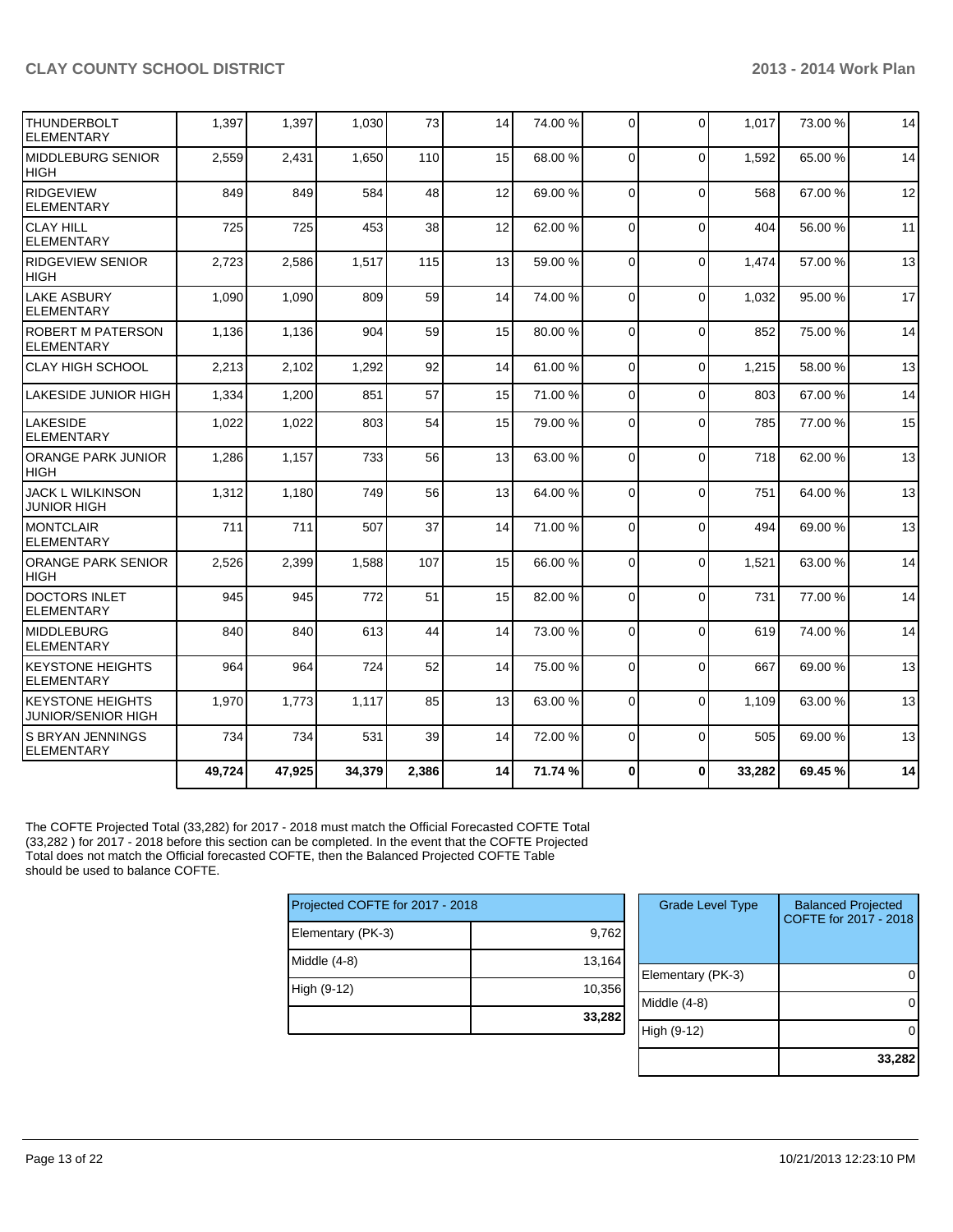#### **Relocatable Replacement**

Number of relocatable classrooms clearly identified and scheduled for replacement in the school board adopted financially feasible 5-year district work program.

| Location                               | $2013 - 2014$ | $2014 - 2015$ | $2015 - 2016$ | ┃ 2016 - 2017 ┃ 2017 - 2018 ┃ ` | Year 5 Total |
|----------------------------------------|---------------|---------------|---------------|---------------------------------|--------------|
| <b>Total Relocatable Replacements:</b> |               |               |               |                                 | Λ            |

#### **Charter Schools Tracking**

Information regarding the use of charter schools.

Nothing reported for this section.

#### **Special Purpose Classrooms Tracking**

The number of classrooms that will be used for certain special purposes in the current year, by facility and type of classroom, that the district will, 1), not use for educational purposes, and 2), the co-teaching classrooms that are not open plan classrooms and will be used for educational purposes.

| School                                   | <b>School Type</b>                   | # of Elementary<br>K-3 Classrooms | # of Middle 4-8<br><b>Classrooms</b> | # of High 9-12<br><b>Classrooms</b> | # of $ESE$<br><b>Classrooms</b> | # of Combo<br><b>Classrooms</b> | Total<br><b>Classrooms</b> |
|------------------------------------------|--------------------------------------|-----------------------------------|--------------------------------------|-------------------------------------|---------------------------------|---------------------------------|----------------------------|
|                                          | <b>Total Educational Classrooms:</b> |                                   |                                      |                                     |                                 | o                               | 0                          |
| School                                   | <b>School Type</b>                   | # of Elementary                   | # of Middle 4-8                      | # of High 9-12                      | # of $ESE$                      | # of Combo                      | Total                      |
|                                          |                                      | K-3 Classrooms                    | <b>Classrooms</b>                    | <b>Classrooms</b>                   | <b>Classrooms</b>               | <b>Classrooms</b>               | <b>Classrooms</b>          |
| <b>LAKESIDE ELEMENTARY</b>               | Co-Teaching                          |                                   |                                      |                                     |                                 |                                 | 3                          |
| <b>ICLAY HILL ELEMENTARY</b>             | Co-Teaching                          |                                   |                                      |                                     |                                 | <sup>0</sup>                    | 6                          |
| llake asbury elementary                  | Co-Teaching                          |                                   |                                      |                                     |                                 | 0                               |                            |
| <b>IFLEMING ISLAND ELEMENTARY</b>        | Co-Teaching                          |                                   |                                      |                                     |                                 | 0                               | 3                          |
| IFLEMING ISLAND SENIOR HIGH              | Co-Teaching                          |                                   |                                      |                                     |                                 | <sup>0</sup>                    | 3                          |
| <b>SWIMMING PEN CREEK</b><br>IELEMENTARY | Co-Teaching                          |                                   |                                      |                                     |                                 | <sup>0</sup>                    |                            |
| OAKLEAF VILLAGE ELEMENTARY Co-Teaching   |                                      |                                   |                                      | $\Omega$                            |                                 | $\Omega$                        | 2                          |
|                                          | <b>Total Co-Teaching Classrooms:</b> |                                   | 11                                   |                                     |                                 | 0                               | 19                         |

#### **Infrastructure Tracking**

**Necessary offsite infrastructure requirements resulting from expansions or new schools. This section should include infrastructure information related to capacity project schedules and other project schedules (Section 4).**

Not Specified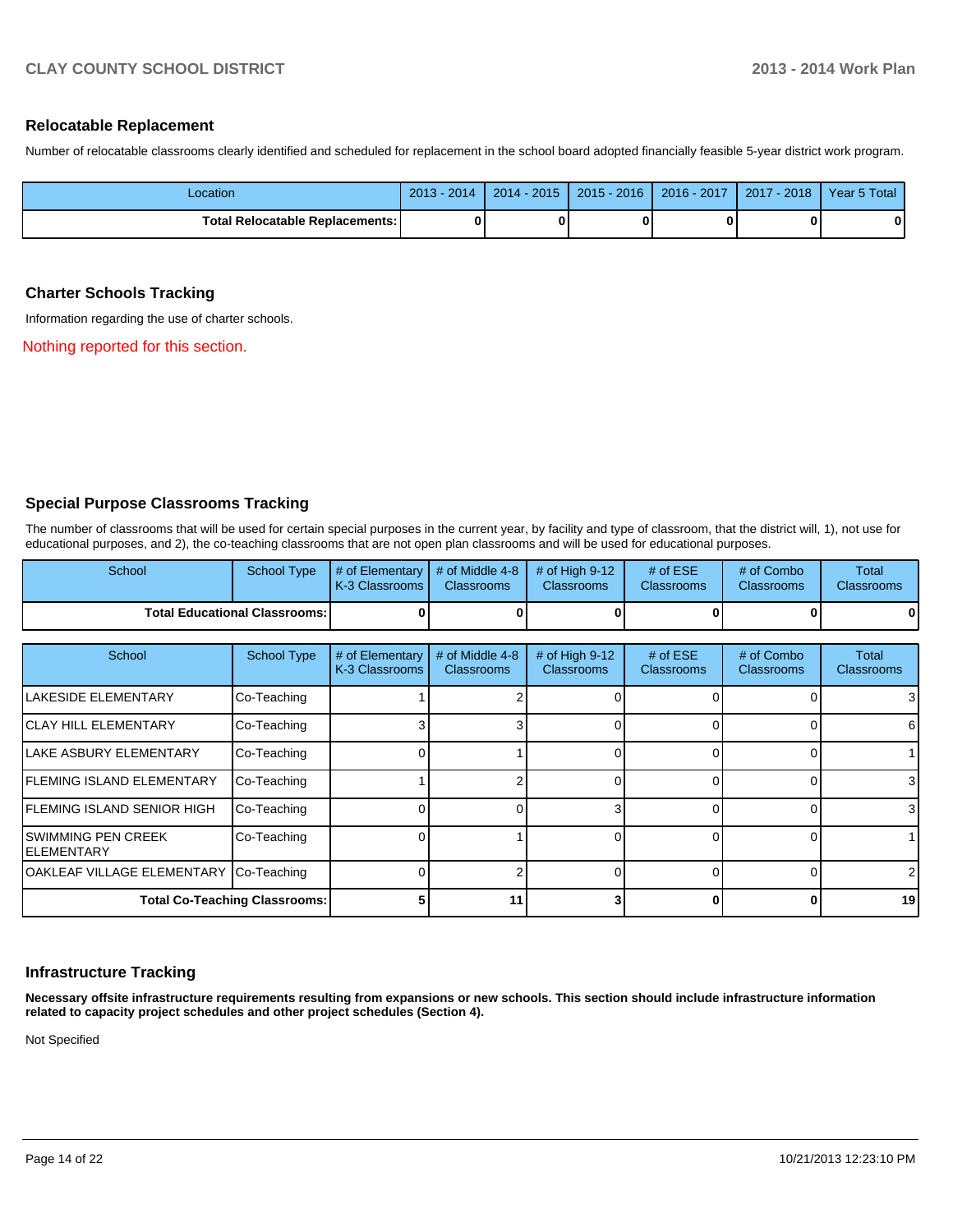**Proposed location of planned facilities, whether those locations are consistent with the comprehensive plans of all affected local governments, and recommendations for infrastructure and other improvements to land adjacent to existing facilities. Provisions of 1013.33(12), (13) and (14) and 1013.36 must be addressed for new facilities planned within the 1st three years of the plan (Section 5).**

#### Not Specified

**Consistent with Comp Plan?** No

#### **Net New Classrooms**

The number of classrooms, by grade level and type of construction, that were added during the last fiscal year.

| List the net new classrooms added in the 2012 - 2013 fiscal year.                                                                                       |                               |                                   |                                | Ivear.                 | List the net new classrooms to be added in the 2013 - 2014 fiscal      |                            |                                |                        |
|---------------------------------------------------------------------------------------------------------------------------------------------------------|-------------------------------|-----------------------------------|--------------------------------|------------------------|------------------------------------------------------------------------|----------------------------|--------------------------------|------------------------|
| "Classrooms" is defined as capacity carrying classrooms that are added to increase<br>capacity to enable the district to meet the Class Size Amendment. |                               |                                   |                                |                        | Totals for fiscal year 2013 - 2014 should match totals in Section 15A. |                            |                                |                        |
| Location                                                                                                                                                | $2012 - 2013 \#$<br>Permanent | $2012 - 2013$ #<br><b>Modular</b> | $2012 - 2013$ #<br>Relocatable | $2012 - 2013$<br>Total | $2013 - 2014$ #<br>Permanent                                           | $2013 - 2014$ #<br>Modular | $2013 - 2014$ #<br>Relocatable | $2013 - 2014$<br>Total |
| Elementary (PK-3)                                                                                                                                       |                               |                                   |                                |                        |                                                                        |                            |                                |                        |
| $Middle (4-8)$                                                                                                                                          |                               |                                   |                                |                        |                                                                        |                            |                                |                        |
| High (9-12)                                                                                                                                             |                               |                                   |                                |                        |                                                                        |                            |                                |                        |
|                                                                                                                                                         |                               |                                   |                                |                        |                                                                        |                            |                                |                        |

#### **Relocatable Student Stations**

Number of students that will be educated in relocatable units, by school, in the current year, and the projected number of students for each of the years in the workplan.

| <b>Site</b>                             | 2013 - 2014 | $2014 - 2015$ | $2015 - 2016$ | 2016 - 2017 | $2017 - 2018$ | 5 Year Average |
|-----------------------------------------|-------------|---------------|---------------|-------------|---------------|----------------|
| GREEN COVE SPRINGS JUNIOR HIGH          | 257         | 257           | 257           | 257         | 257           | 257            |
| ICHARLES E BENNETT ELEMENTARY           | 419         | 422           | 422           | 422         | 419           | 421            |
| IR C BANNERMAN LEARNING RESOURCE CENTER | 481         | 481           | 481           | 481         | 481           | 481            |
| lORANGE PARK ELEMENTARY                 | 340         | 340           | 340           | 340         | 340           | 340            |
| <b>GROVE PARK ELEMENTARY</b>            | 454         | 454           | 454           | 454         | 454           | 454            |
| IW E CHERRY ELEMENTARY                  | 543         | 543           | 543           | 543         | 543           | 543            |
| ORANGE PARK SENIOR HIGH                 | 542         | 542           | 542           | 542         | 542           | 542            |
| <b>CLAY SUPERINTENDENT'S OFFICE</b>     | $\Omega$    | $\Omega$      | 0             | $\Omega$    | $\Omega$      | $\overline{0}$ |
| FLEMING ISLAND ELEMENTARY               | 764         | 764           | 764           | 764         | 764           | 764            |
| <b>ITYNES ELEMENTARY</b>                | 623         | 641           | 641           | 641         | 623           | 634            |
| MCRAE ELEMENTARY                        | 519         | 519           | 519           | 519         | 519           | 519            |
| THUNDERBOLT ELEMENTARY                  | 709         | 709           | 709           | 709         | 709           | 709            |
| RIDEOUT ELEMENTARY                      | 150         | 154           | 154           | 154         | 150           | 152            |
| IFLEMING ISLAND SENIOR HIGH             | 1,270       | 1,270         | 1,270         | 1,270       | 1,270         | 1,270          |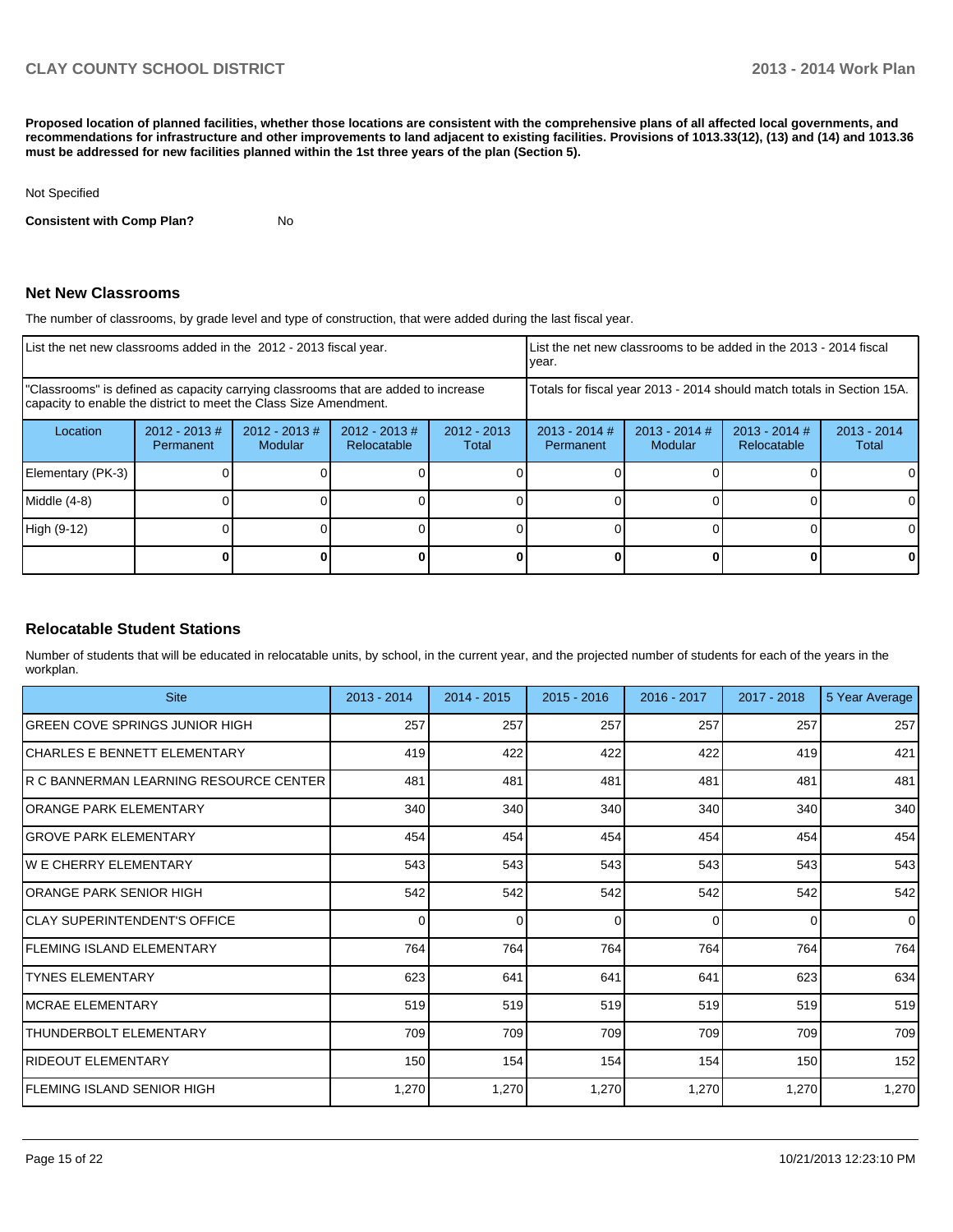| <b>ARGYLE ELEMENTARY</b>                          | 399    | 399    | 399    | 399    | 399    | 399    |
|---------------------------------------------------|--------|--------|--------|--------|--------|--------|
| LAKE ASBURY JUNIOR HIGH                           | 470    | 470    | 470    | 470    | 470    | 470    |
| OAKLEAF VILLAGE ELEMENTARY                        | 144    | 130    | 130    | 130    | 144    | 136    |
| SHADOWLAWN ELEMENTARY                             | 36     | 36     | 36     | 36     | 36     | 36     |
| <b>COPPERGATE ELEMENTARY</b>                      | 236    | 236    | 236    | 236    | 236    | 236    |
| OAKLEAF SCHOOL                                    | 968    | 880    | 880    | 880    | 968    | 915    |
| SWIMMING PEN CREEK ELEMENTARY                     | 281    | 285    | 285    | 285    | 281    | 283    |
| DOCTORS INLET ELEMENTARY                          | 580    | 580    | 580    | 580    | 580    | 580    |
| MIDDLEBURG ELEMENTARY                             | 338    | 338    | 338    | 338    | 338    | 338    |
| <b>KEYSTONE HEIGHTS ELEMENTARY</b>                | 470    | 470    | 470    | 470    | 470    | 470    |
| KEYSTONE HEIGHTS JUNIOR/SENIOR HIGH               | 1,160  | 1,157  | 1,157  | 1,157  | 1,160  | 1,158  |
| S BRYAN JENNINGS ELEMENTARY                       | 337    | 373    | 373    | 373    | 337    | 359    |
| <b>CLAY HIGH SCHOOL</b>                           | 462    | 462    | 462    | 462    | 462    | 462    |
| LAKESIDE JUNIOR HIGH                              | 475    | 475    | 475    | 475    | 475    | 475    |
| LAKESIDE ELEMENTARY                               | 622    | 648    | 648    | 648    | 622    | 638    |
| ORANGE PARK JUNIOR HIGH                           | 359    | 337    | 337    | 337    | 359    | 346    |
| JACK L WILKINSON JUNIOR HIGH                      | 568    | 568    | 568    | 568    | 568    | 568    |
| <b>MONTCLAIR ELEMENTARY</b>                       | 459    | 459    | 459    | 459    | 459    | 459    |
| MIDDLEBURG SENIOR HIGH                            | 1,005  | 1,005  | 1,005  | 1,005  | 1,005  | 1,005  |
| RIDGEVIEW ELEMENTARY                              | 548    | 603    | 603    | 603    | 548    | 581    |
| <b>CLAY HILL ELEMENTARY</b>                       | 291    | 273    | 273    | 273    | 291    | 280    |
| RIDGEVIEW SENIOR HIGH                             | 1,498  | 1,573  | 1,573  | 1,573  | 1,498  | 1,543  |
| LAKE ASBURY ELEMENTARY                            | 702    | 702    | 702    | 702    | 702    | 702    |
| ROBERT M PATERSON ELEMENTARY                      | 680    | 680    | 680    | 680    | 680    | 680    |
| <b>J L WILKINSON ELEMENTARY</b>                   | 726    | 766    | 766    | 766    | 726    | 750    |
| PLANTATION OAKS ELEMENTARY                        | 220    | 154    | 154    | 154    | 220    | 180    |
| OAKLEAF HIGH SCHOOL                               | 535    | 460    | 460    | 460    | 535    | 490    |
| Totals for CLAY COUNTY SCHOOL DISTRICT            |        |        |        |        |        |        |
|                                                   |        |        |        |        |        |        |
| Total students in relocatables by year.           | 21,640 | 21,615 | 21,615 | 21,615 | 21,640 | 21,625 |
| Total number of COFTE students projected by year. | 34,003 | 33,716 | 33,571 | 33,438 | 33,282 | 33,602 |
| Percent in relocatables by year.                  | 64 %   | 64 %   | 64 %   | 65 %   | 65 %   | 64 %   |

#### **Leased Facilities Tracking**

Exising leased facilities and plans for the acquisition of leased facilities, including the number of classrooms and student stations, as reported in the educational plant survey, that are planned in that location at the end of the five year workplan.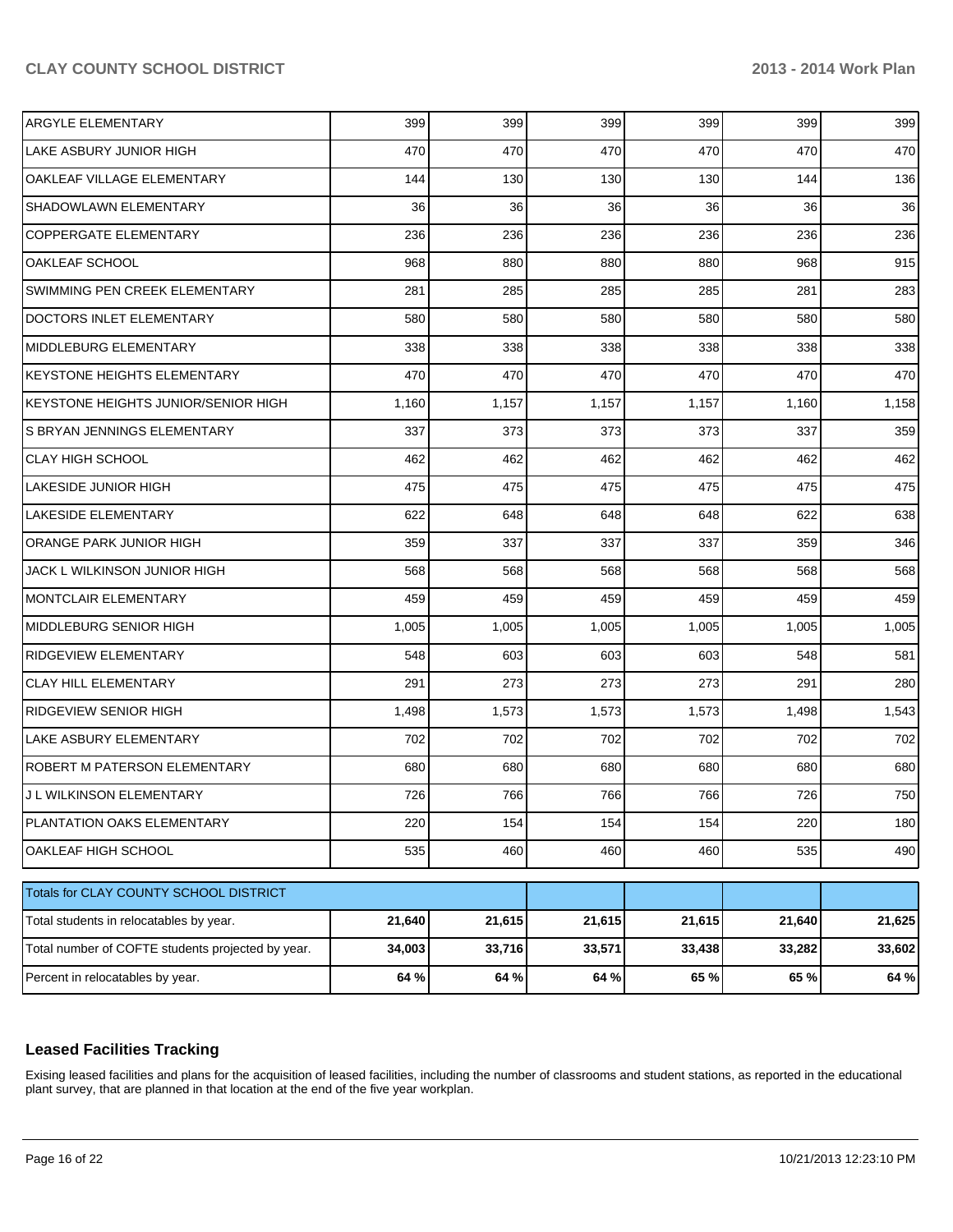| Location                               | # of Leased<br>Classrooms 2013 -<br>2014 | <b>FISH Student</b><br><b>Stations</b> | Owner | # of Leased<br>Classrooms 2017 -<br>2018 | <b>FISH Student</b><br><b>Stations</b> |
|----------------------------------------|------------------------------------------|----------------------------------------|-------|------------------------------------------|----------------------------------------|
| <b>GREEN COVE SPRINGS JUNIOR HIGH</b>  | $\Omega$                                 | 0                                      |       | 0                                        | 0                                      |
| CHARLES E BENNETT ELEMENTARY           | 0                                        | 0                                      |       | 0                                        | 0                                      |
| R C BANNERMAN LEARNING RESOURCE CENTER | $\Omega$                                 | 0                                      |       | 0                                        | o                                      |
| <b>ORANGE PARK ELEMENTARY</b>          | $\Omega$                                 | 0                                      |       | 0                                        | 0                                      |
| <b>GROVE PARK ELEMENTARY</b>           | $\Omega$                                 | 0                                      |       | 0                                        | o                                      |
| <b>WE CHERRY ELEMENTARY</b>            | $\Omega$                                 | 0                                      |       | 0                                        | 0                                      |
| ORANGE PARK SENIOR HIGH                | $\Omega$                                 | 0                                      |       | 0                                        | o                                      |
| DOCTORS INLET ELEMENTARY               | $\Omega$                                 | 0                                      |       | 0                                        | 0                                      |
| MIDDLEBURG ELEMENTARY                  | 0                                        | O                                      |       | 0                                        | o                                      |
| <b>KEYSTONE HEIGHTS ELEMENTARY</b>     | 0                                        | 0                                      |       | 0                                        | 0                                      |
| KEYSTONE HEIGHTS JUNIOR/SENIOR HIGH    | 0                                        | 0                                      |       | 0                                        | 0                                      |
| IS BRYAN JENNINGS ELEMENTARY           | 0                                        | 0                                      |       | 0                                        | 0                                      |
| CLAY HIGH SCHOOL                       | 0                                        | 0                                      |       | 0                                        | o                                      |
| LAKESIDE JUNIOR HIGH                   | 0                                        | 0                                      |       | 0                                        | 0                                      |
| LAKESIDE ELEMENTARY                    | $\Omega$                                 | 0                                      |       | 0                                        |                                        |
| <b>ORANGE PARK JUNIOR HIGH</b>         | 0                                        | 0                                      |       | 0                                        | o                                      |
| JACK L WILKINSON JUNIOR HIGH           | 0                                        | O                                      |       | 0                                        | o                                      |
| MONTCLAIR ELEMENTARY                   | 0                                        | 0                                      |       | 0                                        | 0                                      |
| MIDDLEBURG SENIOR HIGH                 | 0                                        | U                                      |       | 0                                        | o                                      |
| <b>RIDGEVIEW ELEMENTARY</b>            | 0                                        | 0                                      |       | 0                                        | 0                                      |
| <b>CLAY HILL ELEMENTARY</b>            | 0                                        | 0                                      |       | 0                                        | o                                      |
| RIDGEVIEW SENIOR HIGH                  | 0                                        | 0                                      |       | 0                                        | 0                                      |
| LAKE ASBURY ELEMENTARY                 |                                          |                                        |       |                                          | 0                                      |
| ROBERT M PATERSON ELEMENTARY           | 0                                        | 0                                      |       | 0                                        | $\overline{0}$                         |
| IJ L WILKINSON ELEMENTARY              | 0                                        | 0                                      |       | 0                                        | $\overline{0}$                         |
| <b>CLAY SUPERINTENDENT'S OFFICE</b>    | 0                                        | 0                                      |       | 0                                        | 0                                      |
| FLEMING ISLAND ELEMENTARY              | 0                                        | 0                                      |       | 0                                        | $\overline{0}$                         |
| <b>TYNES ELEMENTARY</b>                | 0                                        | 0                                      |       | 0                                        | 0                                      |
| MCRAE ELEMENTARY                       | 0                                        | 0                                      |       | 0                                        | $\overline{0}$                         |
| THUNDERBOLT ELEMENTARY                 | 0                                        | 0                                      |       | 0                                        | $\overline{0}$                         |
| RIDEOUT ELEMENTARY                     | 0                                        | 0                                      |       | 0                                        | $\overline{0}$                         |
| FLEMING ISLAND SENIOR HIGH             | 0                                        | 0                                      |       | 0                                        | $\overline{0}$                         |
| SWIMMING PEN CREEK ELEMENTARY          | 0                                        | 0                                      |       | 0                                        | $\overline{0}$                         |
| <b>ARGYLE ELEMENTARY</b>               | 0                                        | 0                                      |       | 0                                        | $\overline{0}$                         |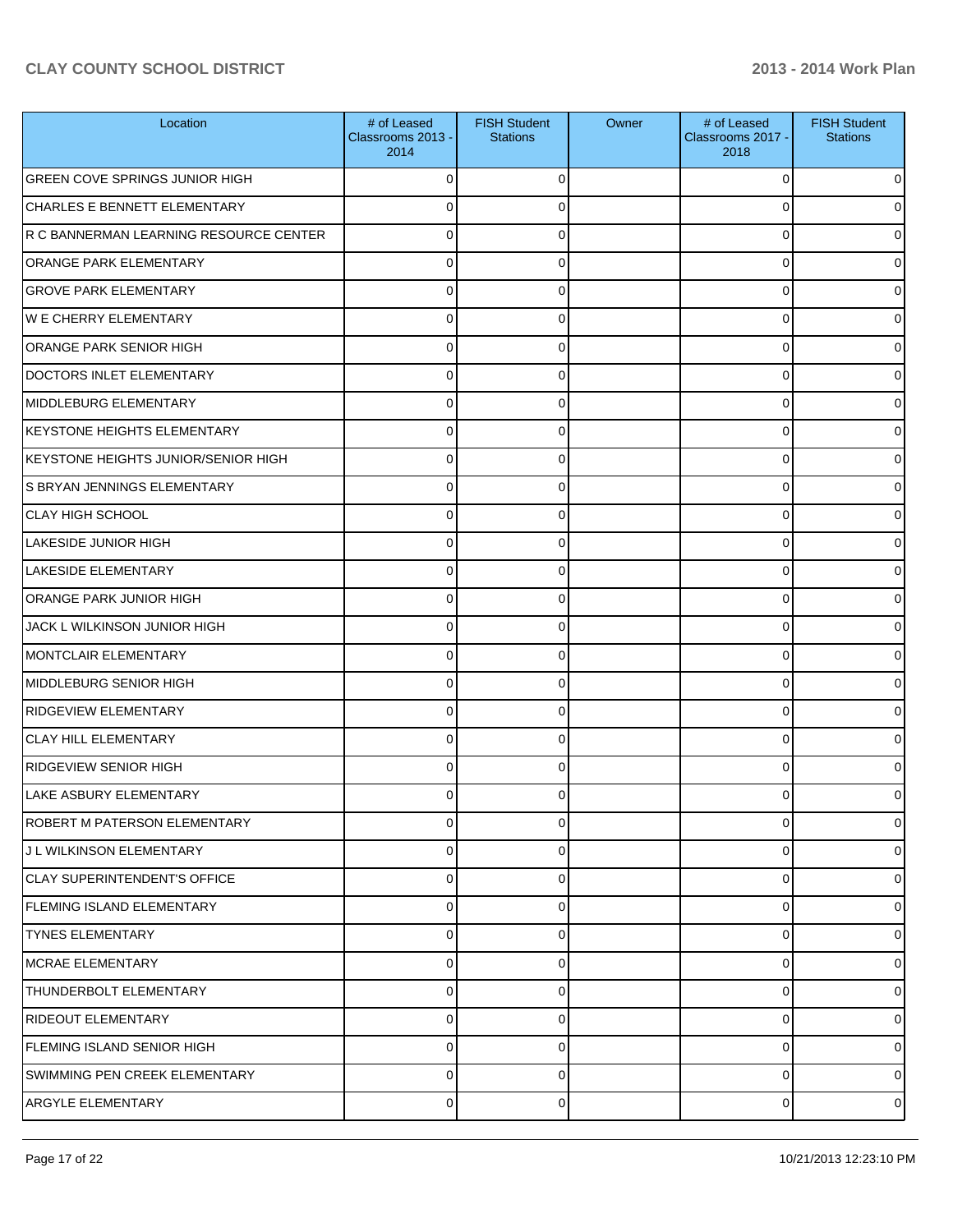| LAKE ASBURY JUNIOR HIGH    |  |  |  |
|----------------------------|--|--|--|
| COPPERGATE ELEMENTARY      |  |  |  |
| OAKLEAF SCHOOL             |  |  |  |
| OAKLEAF VILLAGE ELEMENTARY |  |  |  |
| ISHADOWLAWN ELEMENTARY     |  |  |  |
| PLANTATION OAKS ELEMENTARY |  |  |  |
| OAKLEAF HIGH SCHOOL        |  |  |  |
|                            |  |  |  |

#### **Failed Standard Relocatable Tracking**

Relocatable units currently reported by school, from FISH, and the number of relocatable units identified as 'Failed Standards'.

#### Nothing reported for this section.

# **Planning**

#### **Class Size Reduction Planning**

**Plans approved by the school board that reduce the need for permanent student stations such as acceptable school capacity levels, redistricting, busing, year-round schools, charter schools, magnet schools, public-private partnerships, multitrack scheduling, grade level organization, block scheduling, or other alternatives.**

The Clay County School District has considered redistricting, busing, year-round schools, charter schools, magnet schools, public-private partnerships, multitrack scheduling, grade level reorganization and block scheduling as alternatives to new classroom construction. None are supported as viable means to meet the growth and capacity issues of the district.

#### **School Closure Planning**

**Plans for the closure of any school, including plans for disposition of the facility or usage of facility space, and anticipated revenues.**

None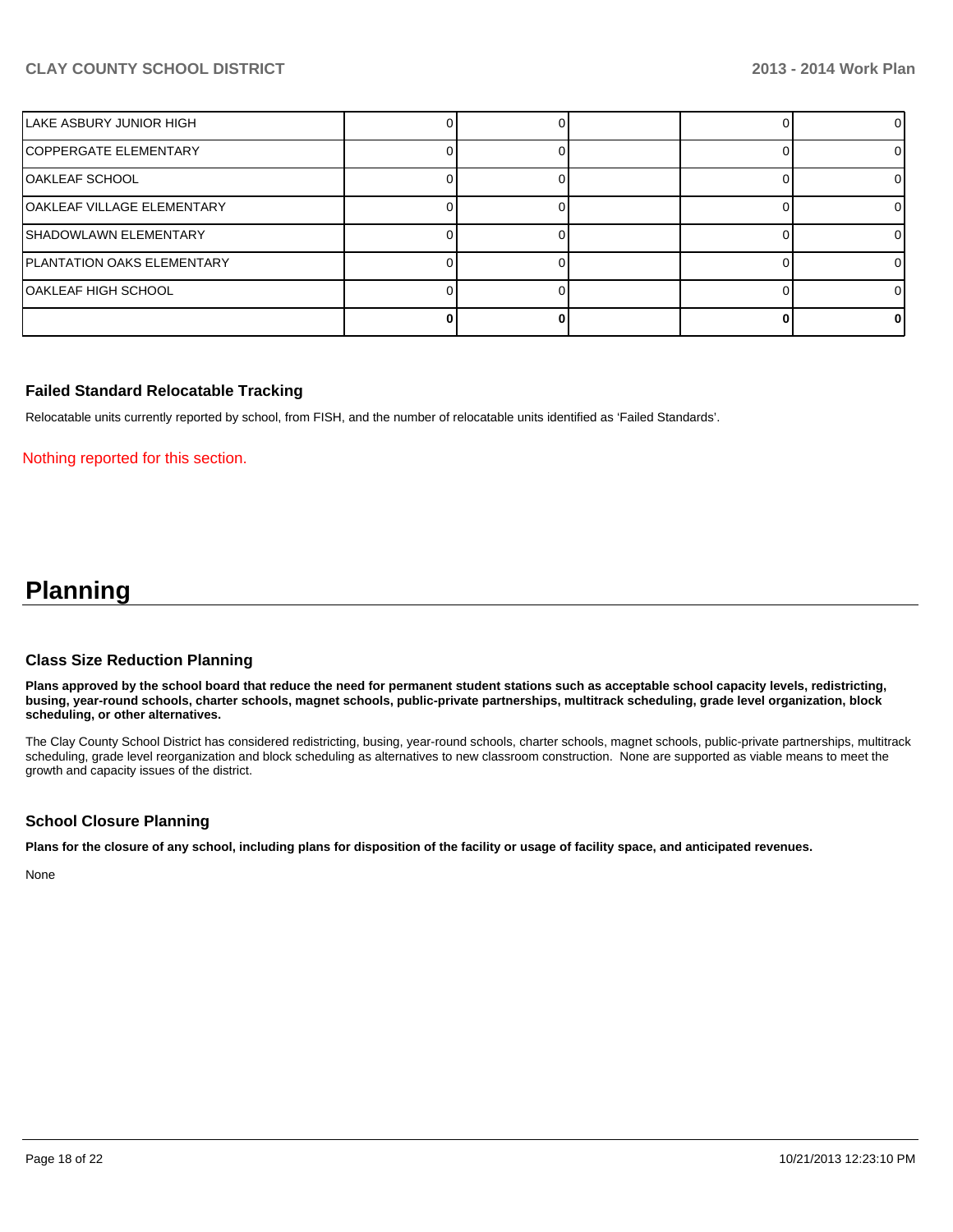Five Year Survey - Ten Year Capacity **10/21/2013** CLAY COUNTY SCHOOL DISTRICT

**Schedule of capital outlay projects projected to ensure the availability of satisfactory student stations for the projected student enrollment in K - 12 programs for the future 5 years beyond the 5-year district facilities work program.**

No items meet the criteria.

Five Year Survey - Ten Year Infrastructure **10/21/2013** CLAY COUNTY SCHOOL DISTRICT

**Proposed Location of Planned New, Remodeled, or New Additions to Facilities in 6 thru 10 out years (Section 28).**

Not Specified

**Plans for closure of any school, including plans for disposition of the facility or usage of facility space, and anticipated revenues in the 6 thru 10 out years (Section 29).**

Not Specified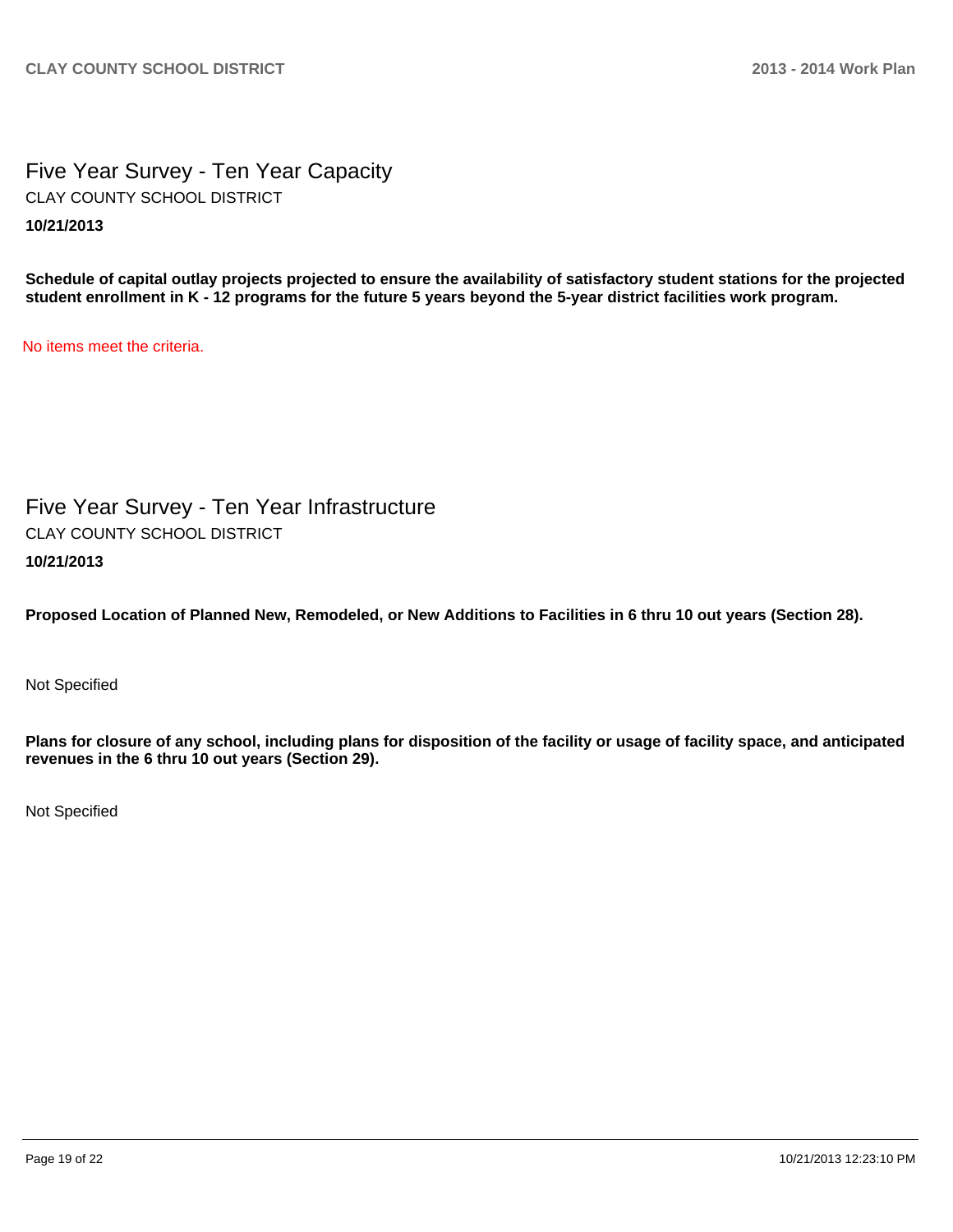### Five Year Survey - Ten Year Maintenance **10/21/2013** CLAY COUNTY SCHOOL DISTRICT

**District projects and locations regarding the projected need for major renovation, repair, and maintenance projects within the district in years 6 - 10 beyond the projects plans detailed in the five years covered by the work plan.**

| Project                      | <b>Projected Cost</b> |
|------------------------------|-----------------------|
| Various Maintenance Projects | \$30,083,656          |
|                              | \$30,083,656          |

### Five Year Survey - Ten Year Utilization CLAY COUNTY SCHOOL DISTRICT

#### **10/21/2013**

**Schedule of planned capital outlay projects identifying the standard grade groupings, capacities, and planned utilization rates of future educational facilities of the district for both permanent and relocatable facilities.**

| <b>Grade Level</b><br><b>Projections</b> | <b>FISH Student</b><br><b>Stations</b> | <b>Actual FISH</b><br>Capacity | Actual<br><b>COFTE</b> | Actual<br><b>Utilization</b> | Actual new<br><b>Student</b><br>Capacity to be<br>added/remove | Projected<br><b>COFTE</b> | Projected<br><b>Utilization</b> |
|------------------------------------------|----------------------------------------|--------------------------------|------------------------|------------------------------|----------------------------------------------------------------|---------------------------|---------------------------------|
| Elementary -<br>District Totals          | 24,712                                 | 24,712                         | 18,288.63              | 74.01 %                      |                                                                | 21,173                    | 85.68%                          |
| Middle - District<br>Totals              | 10,384                                 | 9,342                          | 6,832.32               | 73.14 %                      |                                                                | 6,725                     | 71.99%                          |
| High - District<br>Totals                | 13,119                                 | 12,462                         | 9,926.58               | 79.65 %                      |                                                                | 10,921                    | 87.63%                          |
| Other - ESE, etc                         | 2,480                                  | 726                            | 301.94                 | 41.59 %                      |                                                                | 450                       | 61.98%                          |
|                                          | 50,695                                 | 47,242                         | 35,349.47              | 74.83 %                      |                                                                | 39,269                    | 83.12%                          |

**Combination schools are included with the middle schools for student stations, capacity, COFTE and utilization purposes because these facilities all have a 90% utilization factor. Use this space to explain or define the grade groupings for combination schools.**

No comments to report.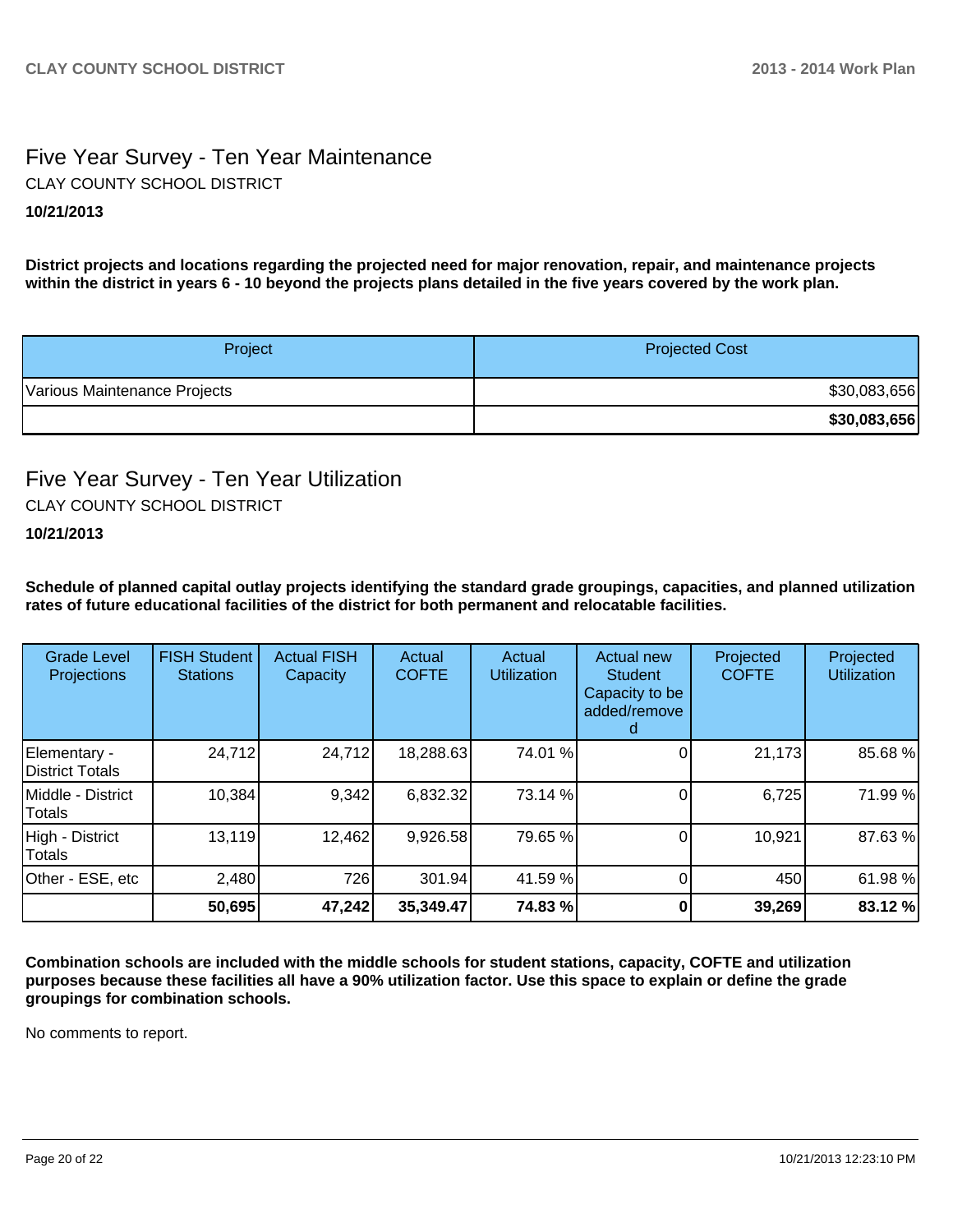Five Year Survey - Twenty Year Capacity **10/21/2013** CLAY COUNTY SCHOOL DISTRICT

**Schedule of capital outlay projects projected to ensure the availability of satisfactory student stations for the projected student enrollment in K - 12 programs for the future 11 - 20 years beyond the 5-year district facilities work program.**

No items match the criteria.

Five Year Survey - Twenty Year Infrastructure CLAY COUNTY SCHOOL DISTRICT

**10/21/2013**

**Proposed Location of Planned New, Remodeled, or New Additions to Facilities in the 11 through 20 out years (Section 28).**

Not Specified

**Plans for closure of any school, including plans for disposition of the facility or usage of facility space, and anticipated revenues in the 11 through 20 out years (Section 29).**

Not Specified